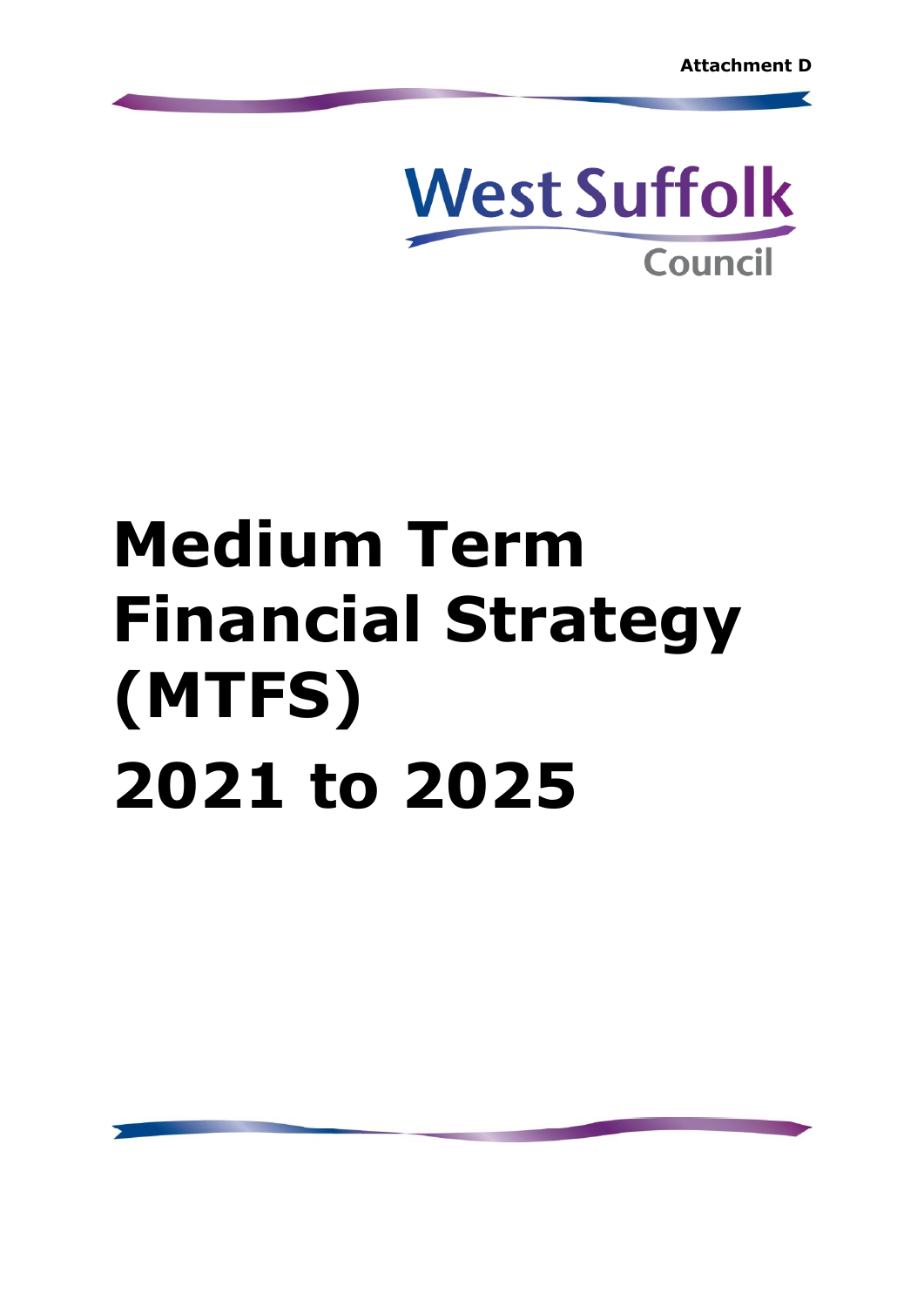**Page**

**18**

# **Contents**

| Foreword from the Portfolio Holder for Resources and Performance<br>of the Council | 3  |
|------------------------------------------------------------------------------------|----|
| <b>Purpose of this document</b>                                                    | 4  |
| <b>Local government financing</b>                                                  | 5  |
| <b>Local context</b>                                                               | 6  |
| Responding to the financial challenges and opportunities                           | 8  |
| Our approach to engagement and consultation                                        | 13 |
| <b>Summary of our financial position</b>                                           | 13 |
| Revenue strategy and budget summary<br>٠                                           |    |
| Capital strategy and budget summary                                                |    |
|                                                                                    |    |

**Glossary of terms**

For more information about this document, or to request a copy in an alternative format, please email [finance@westsuffolk.gov.uk](mailto:finance@westsuffolk.gov.uk) or call 01638 719000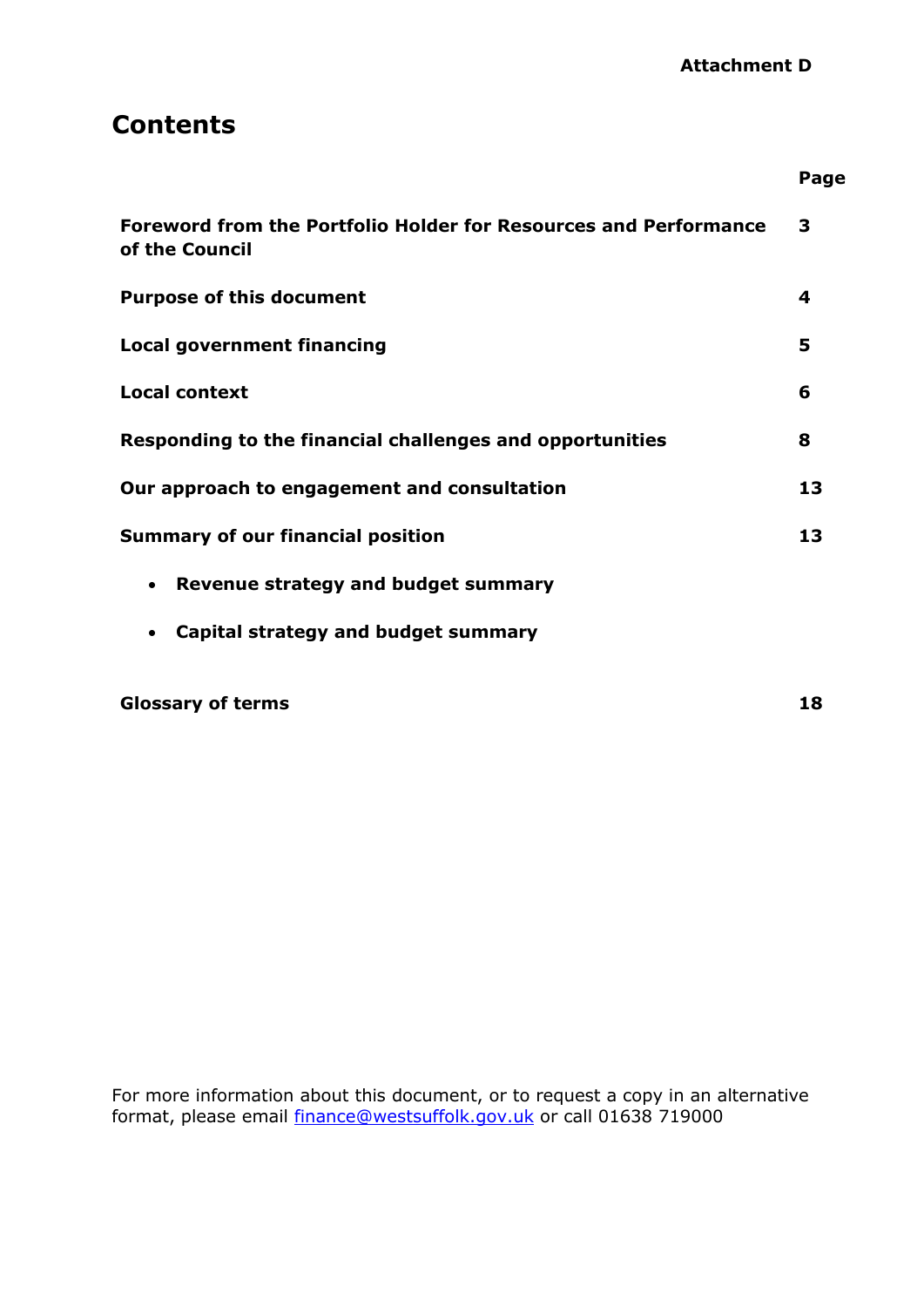# **Foreword from the Portfolio Holder for Resources and Performance of the council**

I am delighted to introduce the West Suffolk Medium Term Financial Strategy (MTFS) for 2021 to 2025. Working more efficiently, through transforming services, moving to digital forms of communication, behaving more commercially and a range of other initiatives will continue to be at the heart of West Suffolk's approach over the next few years.

This approach is designed with the aim to drive growth in our local areas and increase locally generated funding. This is, and will be, increasingly important as 2022 to 2023 will see fundamental changes to the local government finance system with a national review of funding needs and funding allocation methods.

The wider economy is also extremely difficult to predict and as we move to having local responsibility for the majority of our funding any downturn will have a proportionally larger impact.

However, I welcome this opportunity to take control of our financial future in this way and we will be working with Government and other councils to ensure that the necessary checks and balances remain in place so that we can continue to support local families and communities.

Our strategy for managing the council's finances from 1 April 2021 will continue to be based on the six principles we adopted under the previous MTFS which have served us well and are set out within this document.

The aim in all of this is to continue to support and invest in our West Suffolk communities and businesses to encourage and manage ambitious growth in prosperity and quality of life for all – the vision we have set out in our West Suffolk Strategic Framework for 2020 to 2024.

Working towards this vision, and achieving the priorities and actions that support it, will need to be done in partnership with a wide range of other organisations, communities, families and individuals.

To achieve these aims will require new funding arrangements and approaches to borrowing and investment, but I am confident that we can build on our strong track record of sound financial management in the past to meet the new, ever more demanding, challenges of the future.

# **Councillor Sarah Broughton**

Portfolio Holder for Resources & Performance West Suffolk Council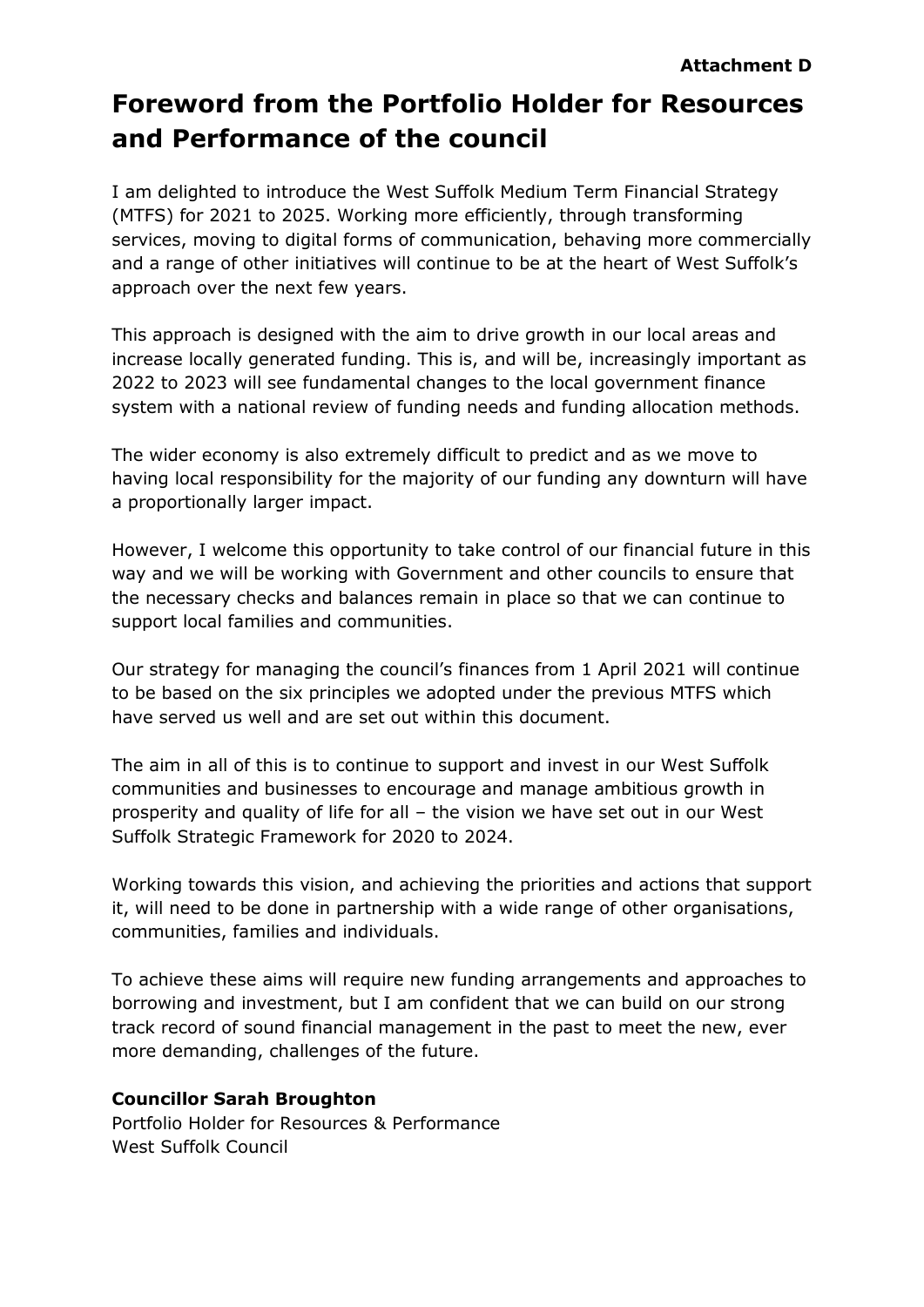# **Purpose of this document**

The Medium Term Financial Strategy (MTFS) provides a high-level assessment of the financial resources required to deliver West Suffolk's strategic priorities and essential services over the next few years. It considers how the council can provide these resources within the anticipated financial context.

Like all local authorities, West Suffolk Council's MTFS is influenced by national government policy, funding and spending announcements. The government's spending plans continue to evolve, at the time of publication of the MTFS, highlights include:

- The main grant (Revenue Support Grant RSG) to local government has been continued into 2021 to 2022. This is a one year only extension of the grant which was due to be phased out by this year.
- Government's treatment of eliminating 'negative' RSG through foregone business rates will continue for one more year into 2021 to 2022.
- The New Homes Bonus will be retained into 2021 to 2022 but for one year only without any further legacy payments. The baseline has been confirmed at 0.4 per cent.
- Consultation will continue in 2021 on changes to the local government finance system. This is including a review of local authorities' needs and resources (fairer funding review) to enable a new funding system to be devised.
- The current 50 per cent Business Rates Retention scheme is undergoing a full review and is expected to be replaced by a 75 per cent scheme, accompanied by a full reset of the growth baseline, in April 2022.
- The government allows local authorities to spend up to 100 per cent of their fixed asset/capital receipts on the revenue costs of reform projects.
- The council tax referendum level (the level at which council tax can be increased) is currently set at 2 per cent or £5, whichever is the higher amount. In addition, local authorities with responsibility for social care (such as Suffolk County Council) may levy a precept to spend exclusively on adult social care.

The latest local government spending announcements can be found at the following link: <https://www.gov.uk/government/policies/local-government-spending>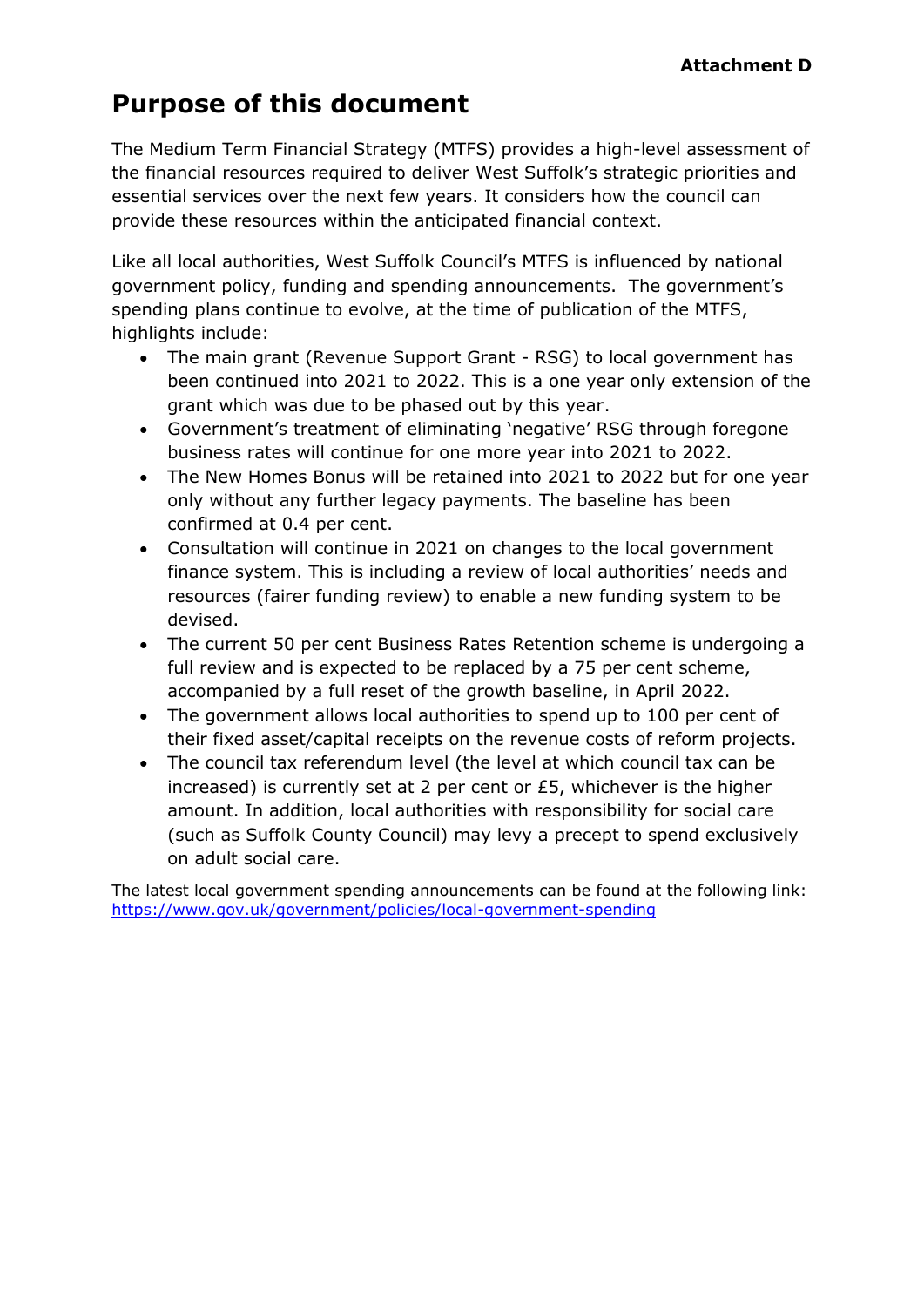# **Changes to Local Government Financing**

Over the last decade, a number of local government financing mechanisms have become embedded in the council's overall funding framework. For example:

- a share of business rates growth is now retained locally by the council, and by a Suffolk 'pool'
- the councils set council tax discounts locally, rather than eligible residents receiving council tax benefit
- the New Homes Bonus
- the funding of Disabled Facilities Grants from the Better Care Fund.

Local government is now funded from three main taxation/finance settlement sources; council tax, new homes bonus and a share of business rates income (revenue support grant will be phased out from April 2022). Council tax income continues to be the main source of funding, in total value, for local authorities. Council tax income represents around 21 per cent of West Suffolk's annual income (excluding Housing Benefit Subsidy).

It is expected that each of these funding streams will continue in 2021 to 2022 however beyond the one year spending round, there is significant uncertainty in the basis and quantum of the business rates retention and new homes bonus schemes.

The reform of the business rates retention scheme is now due for 2022 to 2023. It is assumed there will also be a full baseline reset in 2022 to 2023 (as previously suggested by Government). For authorities who have business rate growth and are significantly above their current funding baseline, such as West Suffolk, this will have a significant impact, subject perhaps to any damping arrangements, on our existing funding levels through the business rates retention scheme.

The Fairer funding review, which looks at the overarching methodology that determines how much funding each authority receives each year is also now scheduled for 2022 to 2023, creating further uncertainty to the council's funding assessment from central government.

The COVID-19 funding that Government has provided to support local authorities during 2020 to 2021 has been extended into 2021 to 2022. Currently this covers the first quarter of 2021 to 2022, and encompasses support funding and sales, fees and charges compensation. These funding streams will be kept under continual review during the financial year. Further details of the funding can be found in the Budget and Council Tax Setting reports.

The changes to local government finance form part of the government's devolution agenda, by reducing local authorities' reliance on central government,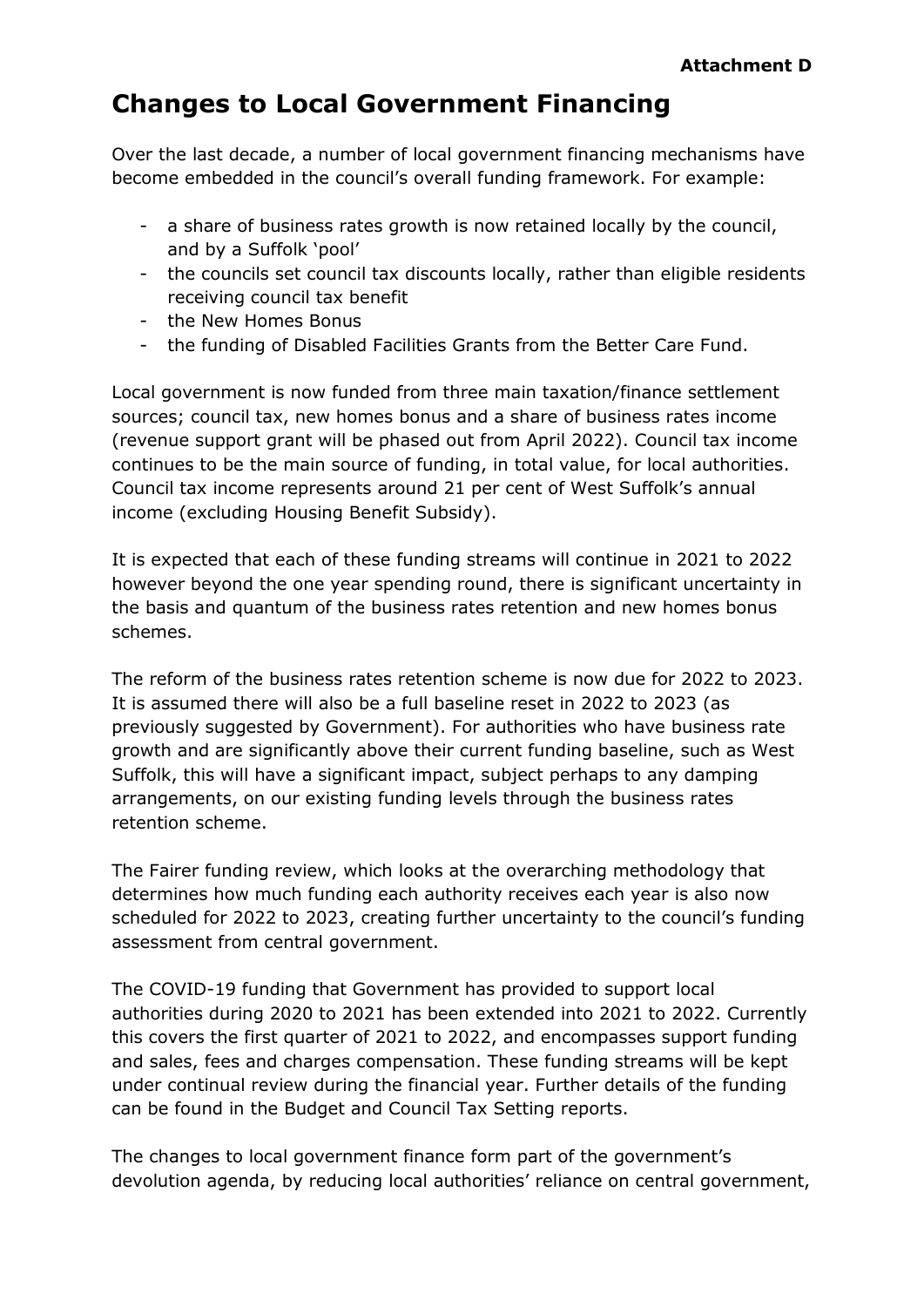and encouraging greater self-sufficiency. West Suffolk continues to work with other authorities in East Anglia to consider the longer term implications of these changes for the future shape of local government and economic growth in the region.

# **Local context**

West Suffolk Council's financial position is based on our financial circumstances, local demand and opportunities. The 'summary of our financial positions' section of this document details our financial standing. The following section provides an overview of the local context in which the council operates.

# **The local economy**

# 1) Economic growth

Our geographical position means while we are very much part of the county of Suffolk, we are also part of the wider Cambridge economy and the A14 and A11 transport links tie us into the wider geography of East Anglia for key issues. We play a significant part in the Cambridge Housing Sub-Region as well as the New Anglia Local Enterprise Partnership (LEP) and the Greater Cambridge, Greater Peterborough LEP. Councillors recognise the opportunities this creates and are committed to maximising them but there is also recognition that this proximity brings challenges as well, including high house prices and rental levels alongside demand for housing that is not being supplied within the Cambridge area.

# 2) Better housing

West Suffolk is facing increasing demands for housing both in the public and private sectors. There is a need to ensure housing is affordable whether to rent or buy, which is challenging in an area with historically low wages and pressures on house rental prices. We recognise the need not only for more homes but also a range of different types of housing suitable for the varying needs for our growing and ageing population as well as homes to suit local demand from first time buyers, those that are retiring, and sites for Gypsies and Travellers.

# 3) Families and communities

When measured at the local authority level, the population of West Suffolk appear to be relatively affluent and experiencing lower levels of deprivation and social upheaval than many other parts of the country. However, this overall picture masks pockets of real deprivation in certain wards and a wider lack of social mobility.

# **Increase in service demands**

West Suffolk serves a population of 179,045 (mid-year estimate 2019 across a predominantly rural area in the heart of East Anglia. This is projected to increase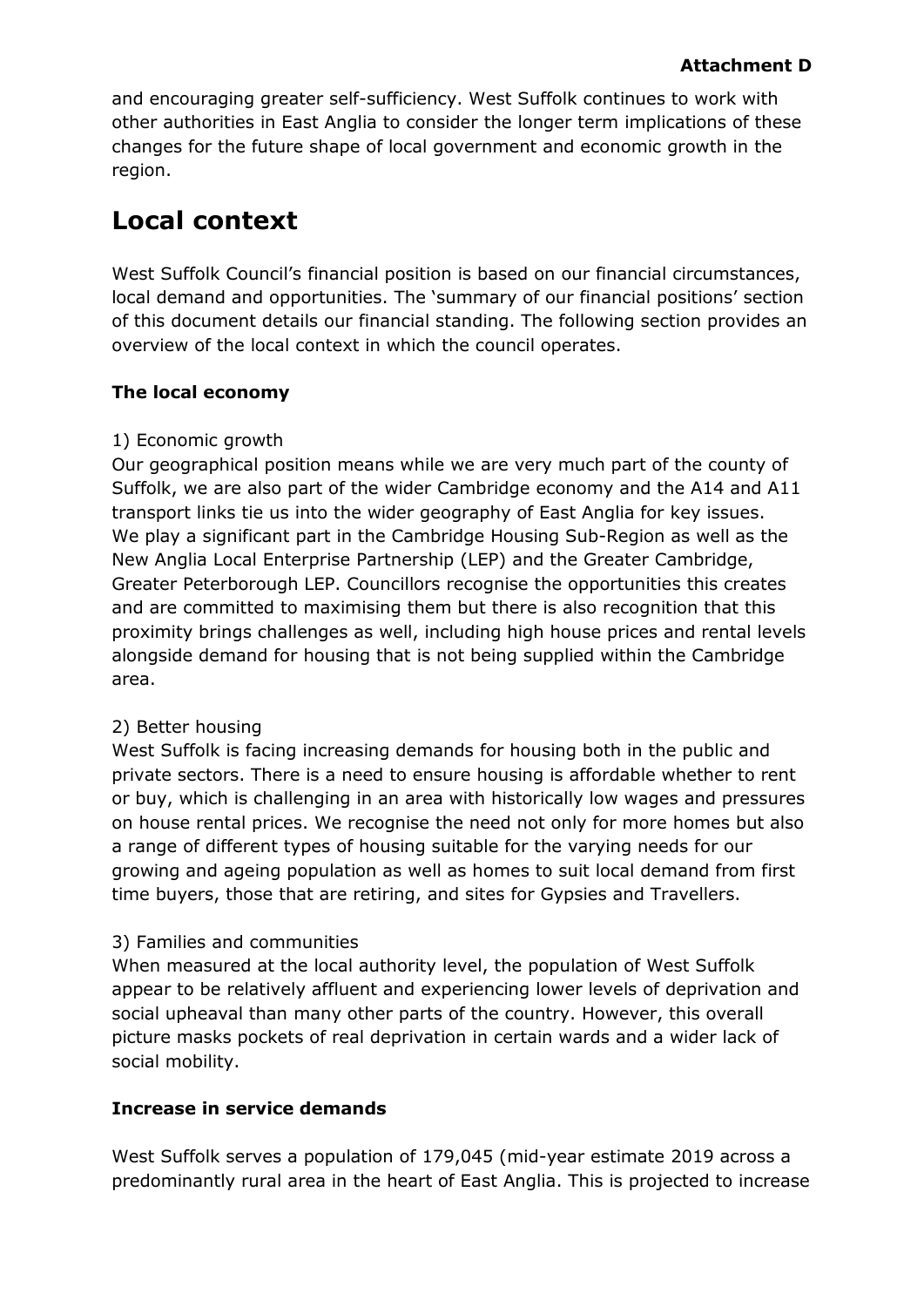by 2.8 per cent to 184,072 by 2026 (sub national population projections 2018 based)

The mid-year estimates 2019 showed that the percentage of over 65s in West Suffolk had risen to 21.2 per cent; this is now above the England national average of 18.4 per cent and projected to increase to 22.9 per cent by 2026.

Many older people bring a wealth of experience and skills which they are willing to share voluntarily throughout their retirement, and these opportunities need to be developed. Some older people need extensive support to continue living independent lives and this inevitably creates pressures on all public sector services.

West Suffolk has also experienced a period of sustained increase in demand for some of the key services it provides to the most vulnerable members of the community, particularly within housing and our homelessness service.

West Suffolk faces challenges around closing the gaps in educational attainment across the area. While some schools are performing well, some still face challenges in raising educational attainment.

Education is just one element of the complex social issues which have significant rural deprivation impacts on how we fund and deliver council services. As well as individual families, there are a number of neighbourhoods in West Suffolk where communities are experiencing real difficulties on a day-to-day basis. Many of the issues facing our residents today are not picked up in statistical analyses, such as loneliness and isolation, a lack of practical support, or mental health problems.

At the same time, our residents expect the public sector to match, or exceed, service levels delivered by the private sector. Council tax is the only visible tax – others are hidden, for example, in VAT on purchases or through pay as you earn (PAYE) deductions from salaries. People expect value for their council tax and prompt, professional and seamless services. The new customer service arrangements are transforming our delivery but need resourcing for support systems, such as an efficient, easily accessible and transactional website where people can access services any time of day.

# **Challenges and opportunities within the changing local government financing regime**

The Provisional Local Government Finance Settlement (Dec 2020), whilst giving certainty on continued funding through Revenue Support Grant and New Homes Bonus for 2021 to 2022, gives no indication of funding beyond one year.

The Fair Funding and Business Rates Retention Reviews will bring new approaches and challenges in how West Suffolk Council will fund its services. We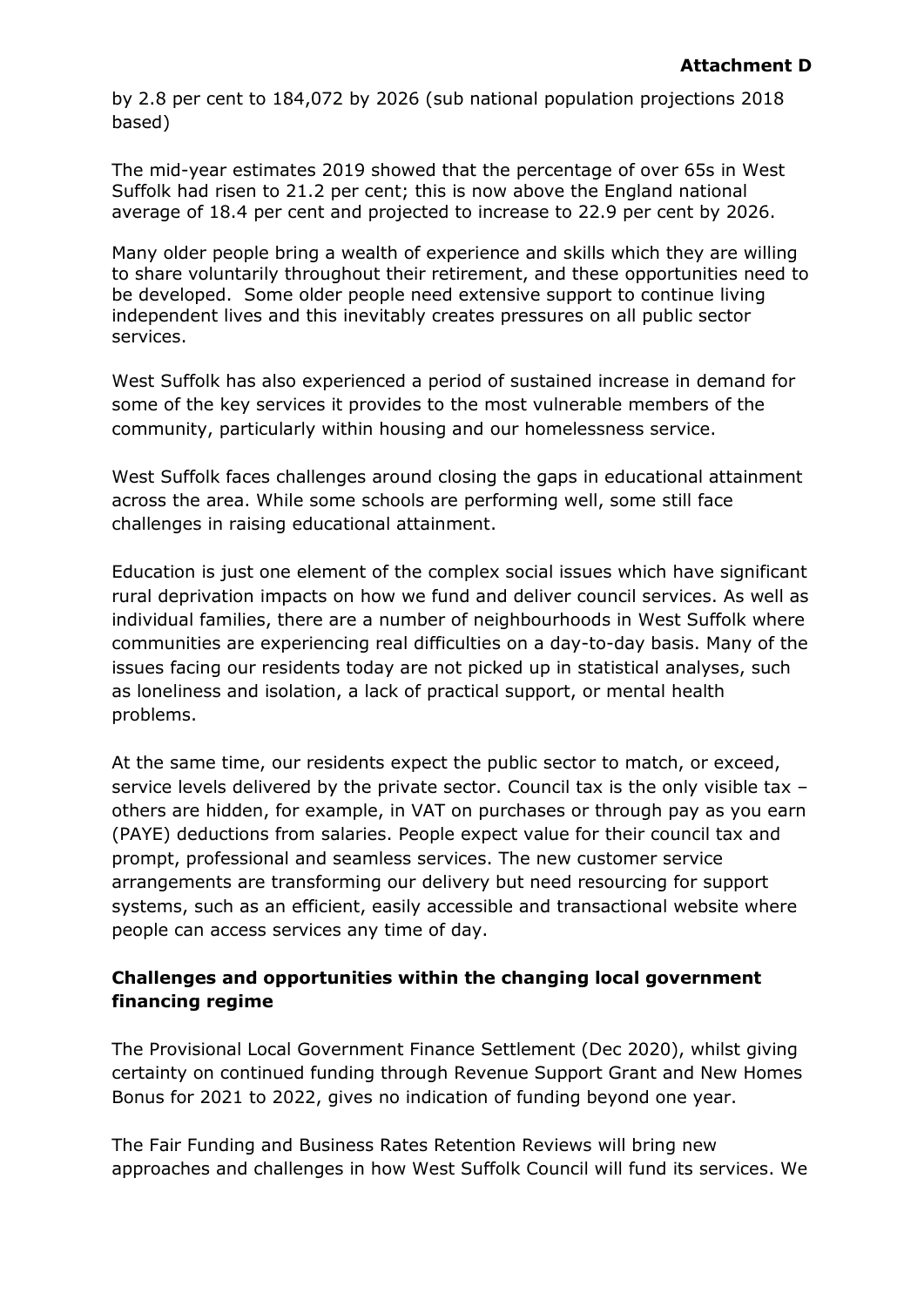will fully engage in these reviews and consultations to ensure our perspective is heard.

West Suffolk has already faced significant cuts in Government funding with revenue support grant (£4.3 million in 2014 to 2015) being phased out completely by 2022.

A sustainable future for West Suffolk in the face of funding cuts and spending pressures is dependent upon continuing to change the way we think about funding local government and how we manage the system.

# **Responding to the financial challenges and opportunities**

West Suffolk Council's response to the financial challenges and opportunities are based on six key themes. These themes have been developed for the new Council and they represent an appropriate response to the ongoing financial situation:

- 1. Aligning resources to West Suffolk's strategic framework and essential services.
- 2. Sharing services and transformation of service delivery.
- 3. Behaving more commercially.
- 4. Considering new funding models.
- 5. Encouraging the use of digital forms for customer access.
- 6. Taking advantage of new forms of local government finance.

# 1. **Aligning resources to the West Suffolk strategic framework and essential services**

Continuing in this MTFS, is the approach of allocating resources in line with the priorities set out in the West Suffolk Strategic framework 2020-2024 and essential services. This theme helps to identify areas of West Suffolk's work which could either be scaled back or where (either individually or together) further opportunities for the generation of income could be pursued. The budgetsetting process focuses on these non-priority areas, and challenges whether West Suffolk should continue with the activities either at all, or in their current form, in order to ensure they provided value for money to council taxpayers.

The links to the changing role of local government from direct provision and reaction to enabling and preventing, as part our Families and Communities Strategy for West Suffolk, will also start to inform the allocation of the individual council's available resources.

The strategy builds from two key assumptions: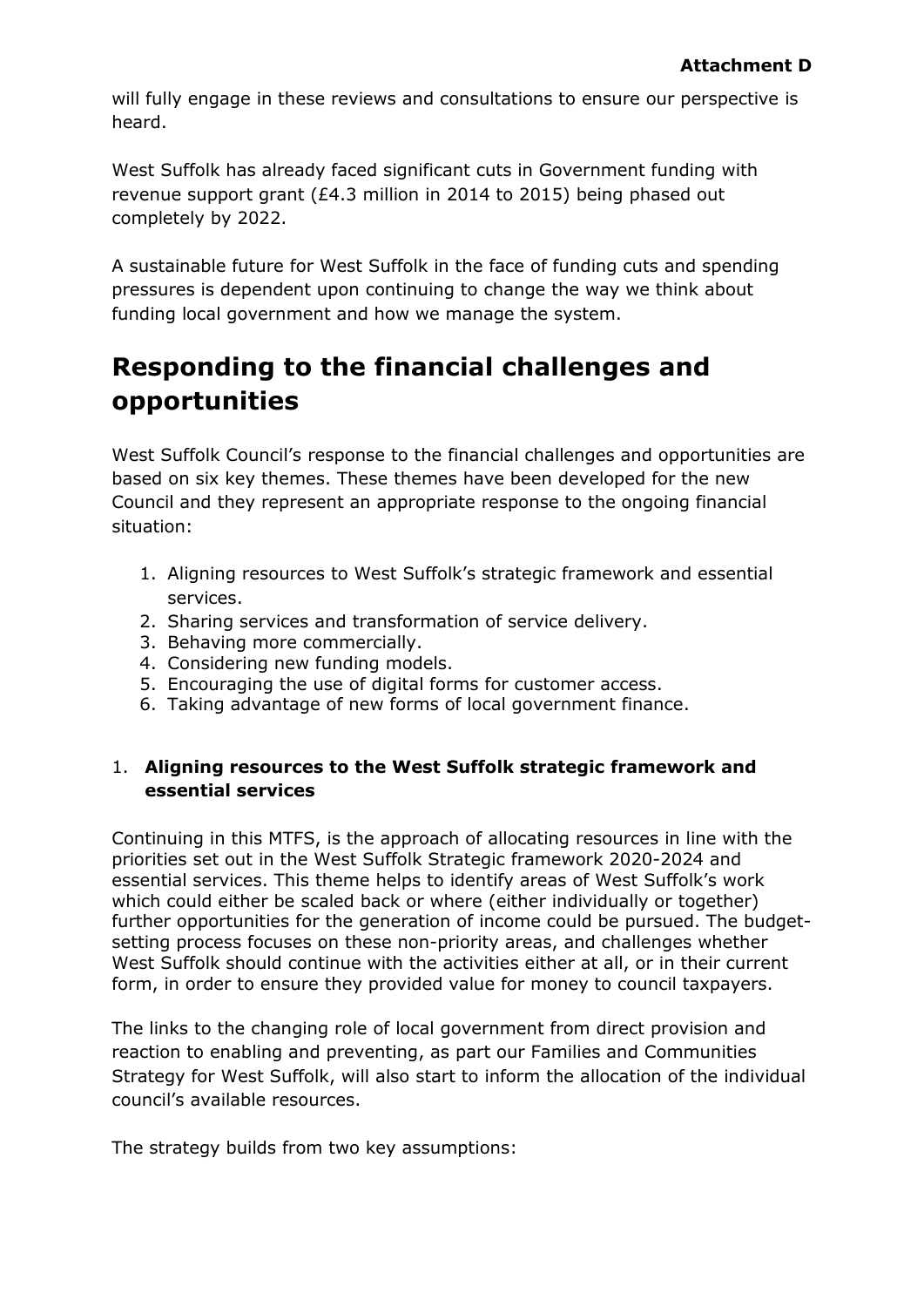• Changing needs – challenging definitions of poverty and deprivation and also the presumption of public services' role as meeting needs rather than developing and working with the assets within communities.

• Preventing and reducing demand – there are fewer resources and a history of rising demands on public services; we cannot resolve this challenge by trying to do the same things with less money.

# 2. **Sharing services and transformation of service delivery**

The previous shared service agenda had already delivered in excess of £4 million per year in savings for West Suffolk which is in addition to other local savings. The creation of a single West Suffolk Council added a further £850,000 per year savings and efficiencies to this success.

West Suffolk shares a number of services with neighbouring councils including Human Resources and ICT support to the Anglia Revenue Partnership and legal support services with Babergh and Mid Suffolk Councils and will continue to explore further opportunity for sharing services where appropriate.

With demands increasing and uncertainty in local government funding beyond April 2022, it is critical that we continue to drive change and stay ahead of the financial curve to enable us to protect valuable local services and to continue to have the financial capacity to continue to invest in our communities. The growth in new and existing income streams will play a key role in our medium term sustainable and self-sufficient future, however our biggest focus must be on the continual review and transformation in the way we delivery our services.

The role that digital will play in our future state, alongside the role of our partners (public, private and voluntary) including the relationships across the tiers of local government within West Suffolk, will be critical in ensuring a system approach for our residents and businesses that is valued and sustainable. This transformational plan which will include a series of service delivery reviews will take shape during the first quarter of 2021 to 2022 to ensure delivery of the outcomes both financial and improved services, can start taking shape to contribute towards our financial challenges in 2021 to /22.

The Business Partner model will continue to be operated through the MTFS period, whereby corporate or support services provide specialist support and expertise to all service areas and project teams.

West Suffolk is involved in a programme of Suffolk-wide working, supported by funding from central Government, through the Transformation Challenge Award. This work aims to integrate work by public sector partners across the Suffolk "system" so as to improve the lives of Suffolk residents and achieve savings for council taxpayers. As well as working with those within the public sector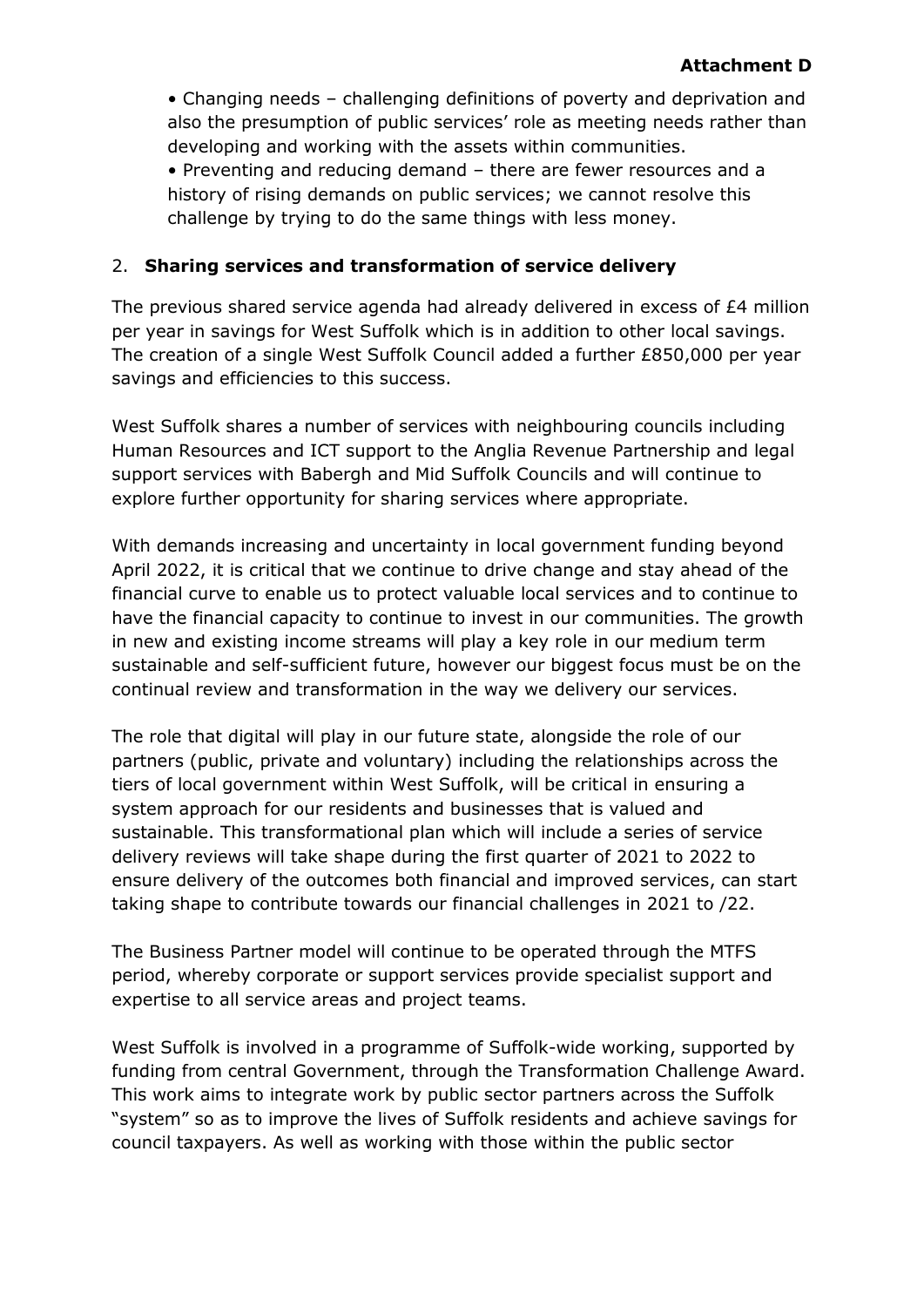"system", we are also continuing to work in partnership with local communities, enabling them to support themselves.

The Councils are also working with partners to maximise the opportunities offered by the Government's devolution agenda for example by working in partnership with the Greater Cambridge Greater Peterborough Local Enterprise Partnership and considering where responsibilities best sit within the Suffolk "system".

# 3. **Behaving more commercially**

Over the last few years more commercial behaviours have been embedded in key parts of the councils' work, with implications for the councils' finances. On the one hand, a number of savings have been achieved as a result of more business-like behaviours, and on the other hand, significant additional income has been generated in some service areas. Behaving more commercially will therefore continue to be a key theme running through the work needed to deliver our outcomes and a sustainable MTFS.

# 4. **Considering new funding models**

The West Suffolk council will continue its work on being an "investing authority" over the period 2021 to 2025. The West Suffolk councils have had a long tradition of investing in their communities in support of the delivery of their strategic priorities, in particular to aid economic growth across West Suffolk.

Depleting capital and revenue reserves and increased pressure on external funding mean that the council will need to consider investing away from the traditional funding models such as using their own reserves. Instead focus is now on the optimum use of borrowing and the various options for accessing that capital that are available.

The financing of the chosen funding model itself is a challenge, with limited reserve balances available in the short to medium term. In order to generate new cash into the authorities and to enable our continued ambition of being an 'investing authority' means that borrowing or appropriate financing transactions, in order to create new cash, is something that West Suffolk will have to embrace in order to deliver on its ambitious capital and investment programme.

There are ample precedents which demonstrate that prudential borrowing has become a valuable tool for local government to achieve its strategic objectives. The use of unsupported borrowing (no security to a particular council asset) is both flexible and relatively straightforward.

With this in mind and as borrowing is required over the medium to long term for the authority, it is considered prudent to assess each investment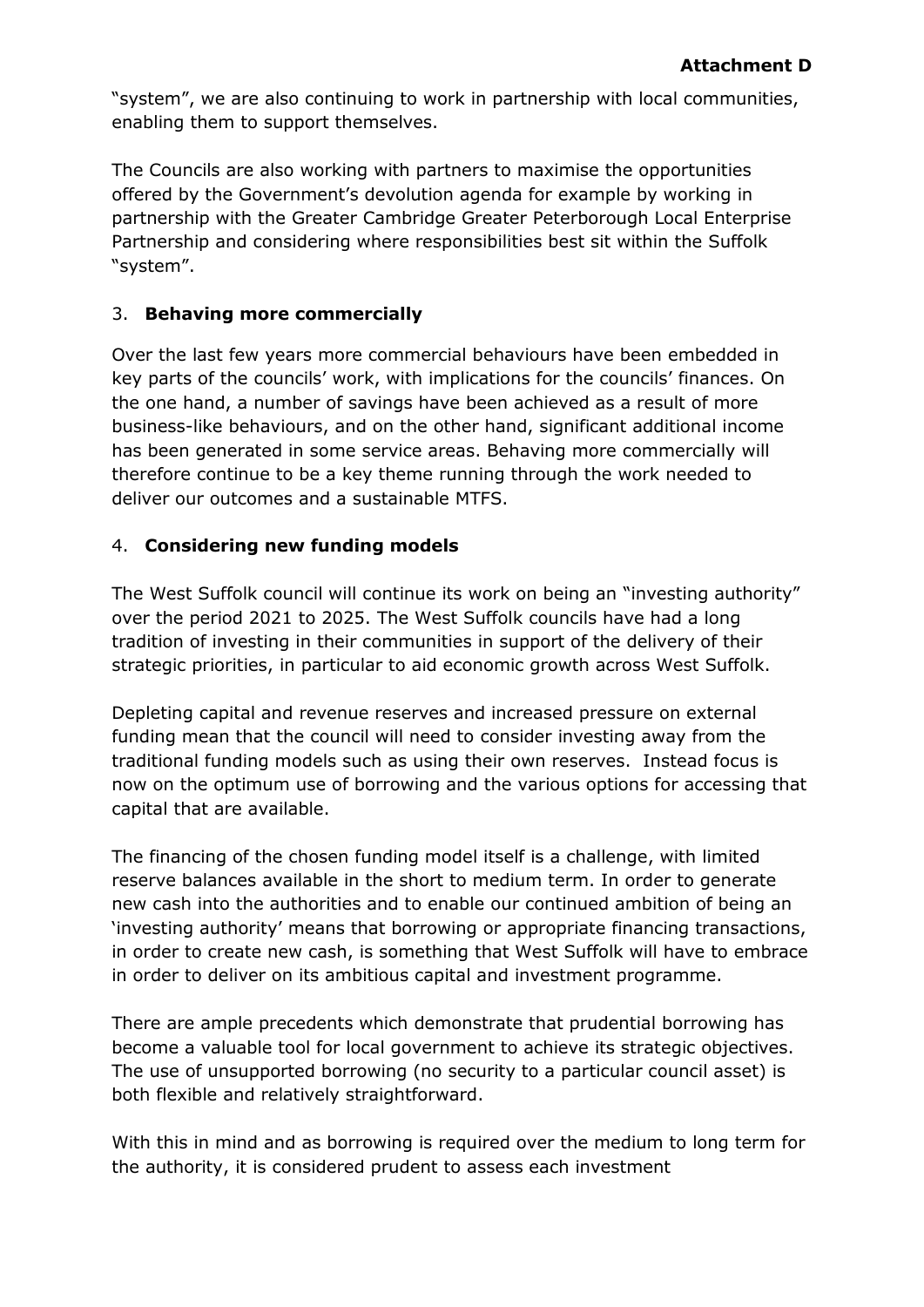opportunity/project on the basis of borrowing and its cost, assessing each project on an equal playing field regardless of their timings within the MTFS or the funding model used.

There are two annual costs associated with borrowing:

- $\bullet$  servicing the debt the interest payable on the loan; and
- repayment of the loan/capital effectively through a minimum revenue provision (MRP) into the revenue account.

At the time of writing this plan, these costs would be in the region of 3.26 per cent interest (based on a Public Works Loan Board, PWLB, rate over 40 years) and 2.5 per cent MRP, and therefore in order to assess each project on a level playing field these costs will be included in each business case. Naturally a change in interest rate or MRP rate would change the rates used in each potential project.

The choice of funding model for each investment opportunity/project will be based on its individual merits, financial return/costs including the overall risk exposure, considered as part of each business case. Any decision to invest or borrow would be subject to full scrutiny by councillors, through the usual democratic process.

# 5. **Encouraging the use of digital forms for customer access**

The ongoing implementation of our Customer Access Strategy is also an important part of our next phase of development and is inextricably linked to the need for commercial thinking and wider transformation programme.

The customer support team continues to embed the benefits of both integrated first-point-of-contact support and promoting channel shift.

There will always be some customers who cannot or do not want to access our services online – whether because they have limited access to the internet, or because they are unfamiliar with this technology. These customers will always be able to reach us in the traditional way. Our goal, though, is to encourage those people who can do their business with us online to do so.

In addition to making customer contact easier to handle, this solution can automate many of the duplicated tasks council employees normally perform when handling customer contact, thereby reducing call times and improving the quality of service.

#### 6. **Taking advantage of new forms of local government finance (e.g. business rate retention)**

During the period covered by the MTFS, the new forms of local government finance will continue, in whatever guise it lands from April 2021, to be the key sources of income for councils. West Suffolk will therefore take the opportunity, through its service delivery and other MTFS themes mainly 'behaving more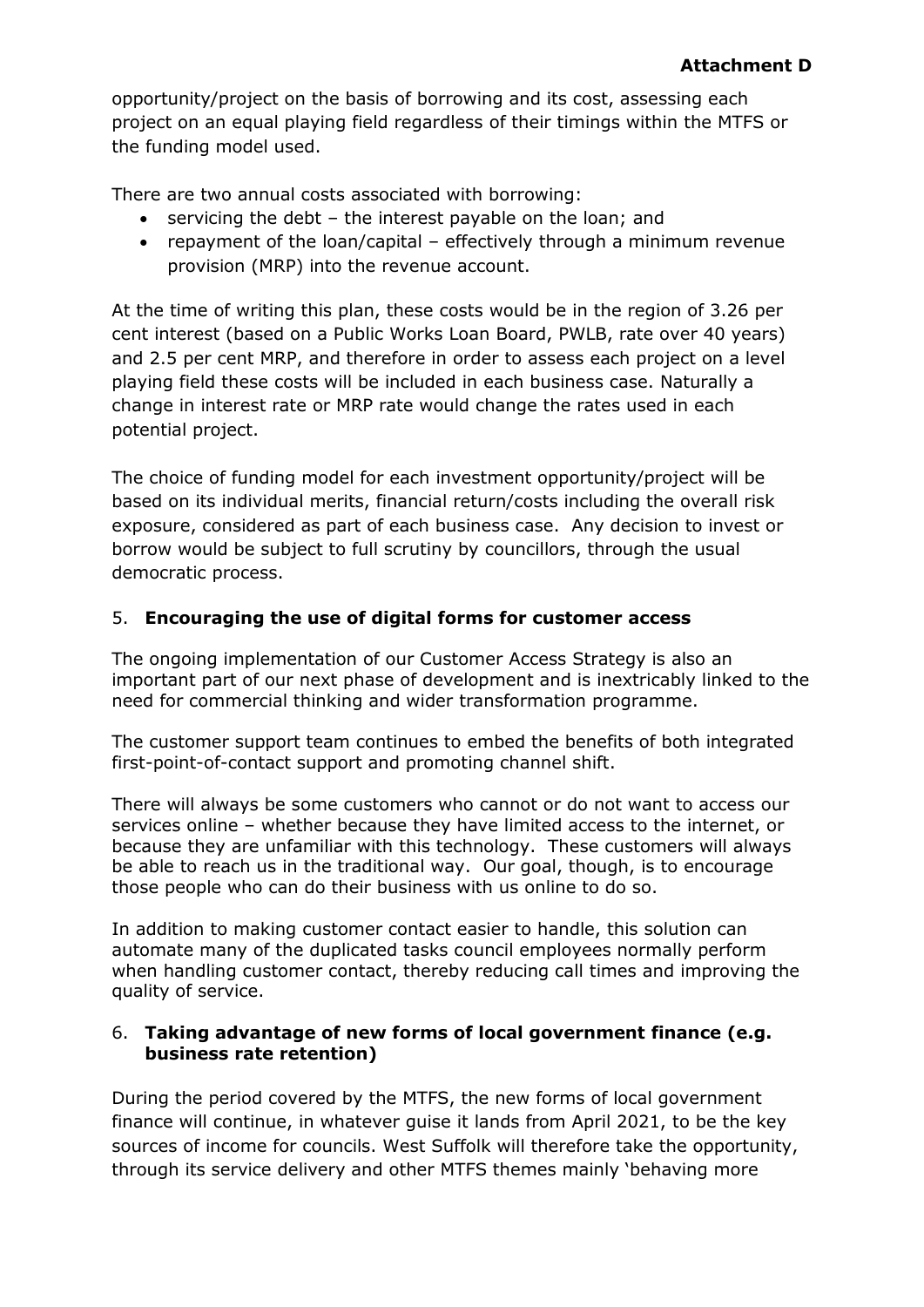# **Attachment D**

commercially' and being an 'investing authority', to grow our own funding through a strong, and growing, local economy alongside the skills, infrastructure and housing to sustain it.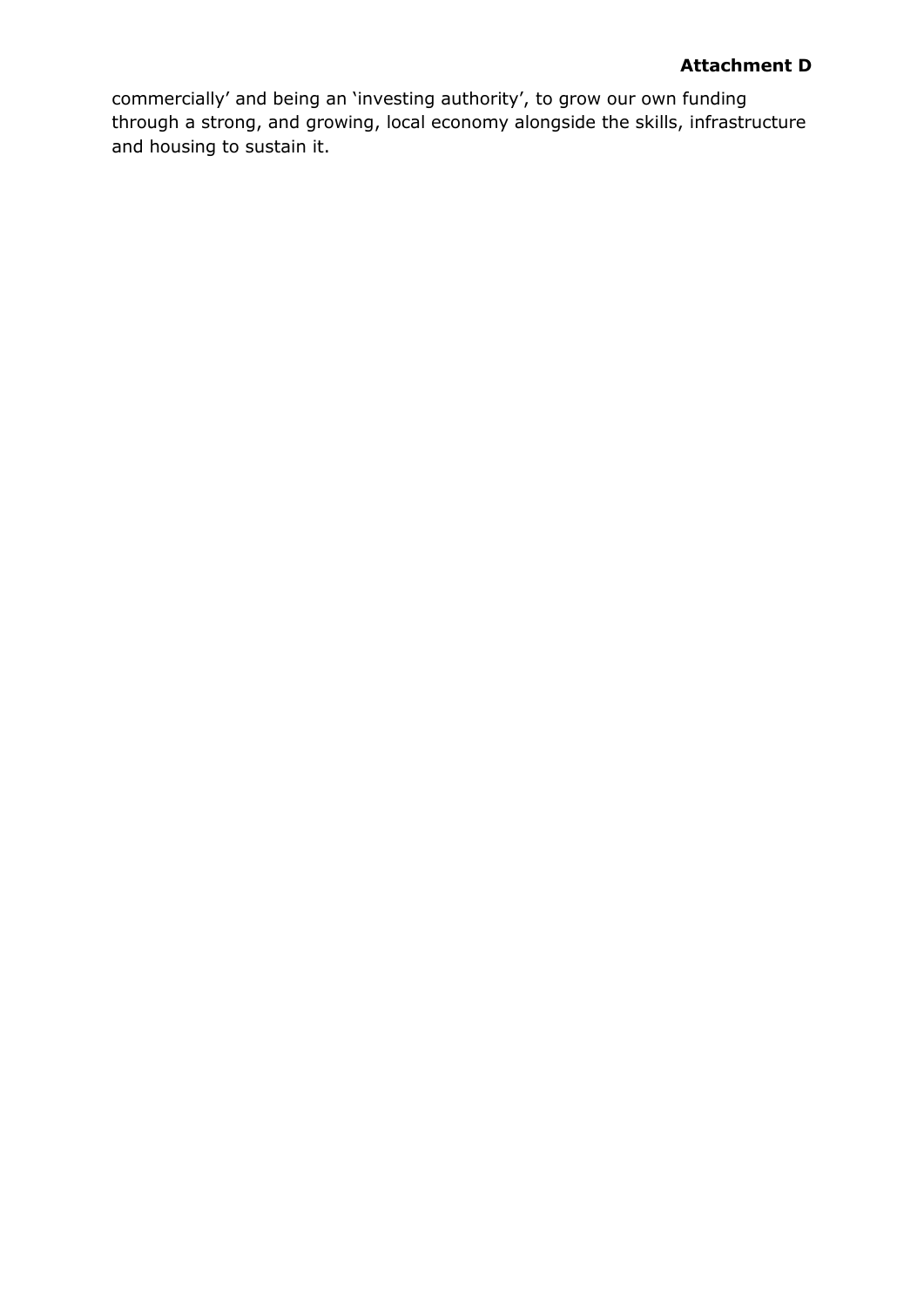# **Our approach to engagement and consultation**

The council regularly engages with residents, businesses, community groups and interest groups through a range of consultation mechanisms. Sometimes these are formal exercises, for example, public consultations or public meetings, and sometimes they are more informal, for example, focus groups, community engagement within localities and stakeholder liaison on a topic by topic basis. Our overall aim is to carry out timely and proportionate consultation that is available in an accessible format for everyone who wants to give us their views on a particular matter. Details of current and closed consultations by the councils are available here:

<http://www.westsuffolk.gov.uk/council/consultations/>

# **Summary of our financial position**

The Medium Term Financial Strategy developed using the six themes laid out above gives rise to a financial plan containing forecasts for the revenue, capital and reserves position out to 2024 to 2025 for West Suffolk Council.

The uncertain nature of local government funding and the volatile nature of locally generated funding streams means that there are limitations on the degree to which West Suffolk can identify all of the potential changes within these medium term financial projections.

However, these plans have been developed within insight and challenge from across the organisation to be as robust as possible given the current information available.

There is a legal requirement for a local authority to deliver an annual balanced budget position for the following year. West Suffolk Council has a balanced budget for 2020 to 2021 and is on track to deliver a balanced result for 2021 to 2022.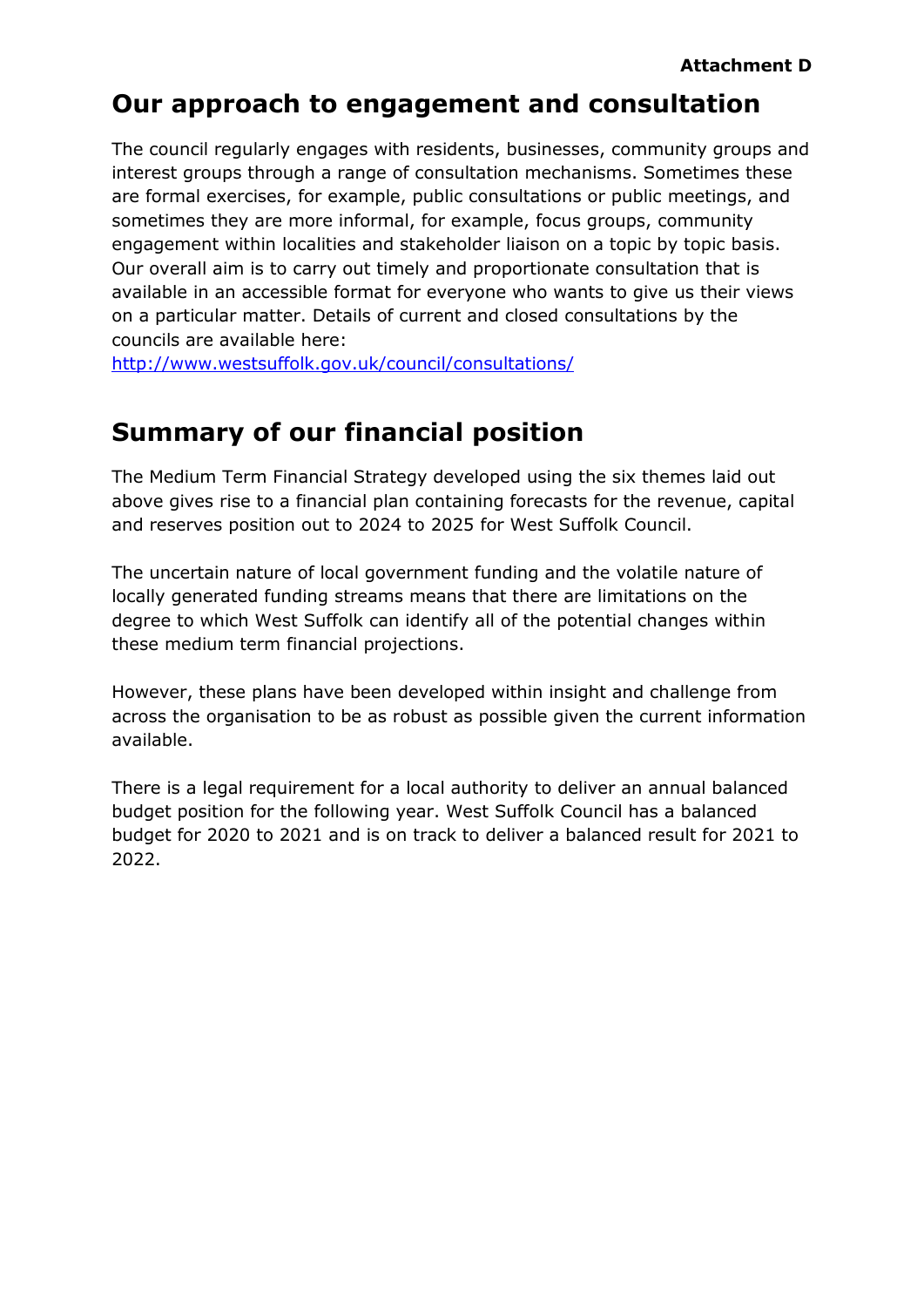#### **Revenue Position**

This is a statement of all the income and expenditure required to deliver the services of West Suffolk Council in each year. A summary statement is laid out in Table 1 below:

# **Table 1**

|                                                                                                 |                         | 2021 to 2022<br><b>Total</b> | 2022 to 2023<br><b>Projected</b> | 2023 to 2024<br><b>Projected</b> | 2024 to 2025<br><b>Projected</b> |
|-------------------------------------------------------------------------------------------------|-------------------------|------------------------------|----------------------------------|----------------------------------|----------------------------------|
|                                                                                                 |                         | budget                       | budget                           | budget                           | budget                           |
| <b>Description</b>                                                                              | <b>Item</b>             | £000s                        | £000s                            | £000s                            | £000s                            |
| Net service expenditure before interest                                                         | 1                       | 15,059                       | 15,439                           | 16,029                           | 17,865                           |
| Interest received on investments                                                                | $\overline{2}$          | (40)                         | (40)                             | (40)                             | (40)                             |
| Dividends received                                                                              | 3                       | (40)                         | (40)                             | (40)                             | (40)                             |
| External interest paid                                                                          | 4                       | 170                          | 170                              | 170                              | 170                              |
| Interest on borrowing                                                                           | 5                       | 2,161                        | 2,148                            | 2,136                            | 2,124                            |
| Minimum Revenue Provision                                                                       | 6                       | 1,161                        | 1,173                            | 1,183                            | 1,196                            |
| Net expenditure after interest & capital for General<br><b>Fund Purposes</b>                    | $\overline{\mathbf{z}}$ | 18,471                       | 18,850                           | 19,438                           | 21,275                           |
| Contribution from reserves in respect of Business Rates<br>deficit funding (see item 12)        | 8                       | (15, 920)                    | 0                                | 0                                | $\Omega$                         |
| Net expenditure after interest & capital                                                        | 9                       | 2,551                        | 18,850                           | 19,438                           | 21,275                           |
| Remaining budget gap                                                                            | 10                      | $\Omega$                     | (969)                            | (1,619)                          | (2, 210)                         |
| <b>Budget Requirement (excluding parishes)</b>                                                  | 11                      | 2,551                        | 17,881                           | 17,819                           | 19,065                           |
| Collection Fund deficit/(surplus) - Council Tax                                                 | 12                      | 40                           | 30                               | 30                               | $\mathbf 0$                      |
| Collection Fund deficit/(surplus) - Business Rates                                              | 13                      | 15,920                       | 782                              | 782                              | $\Omega$                         |
| Business Rates Retention - Baseline funding                                                     | 14                      | (4, 524)                     | (4, 549)                         | (4, 574)                         | (4,600)                          |
| Business Rates Retention - Local Share of Growth/S31 Grants                                     | 15                      | (2, 135)                     | (2, 146)                         | (2, 158)                         | (2, 170)                         |
| Business Rates Retention - Share of Suffolk Pooling                                             | 16                      | (300)                        | (300)                            | (300)                            | (300)                            |
| Business Rates Retention - Renewable Energy                                                     | 17                      | (512)                        | (515)                            | (518)                            | (521)                            |
| Business Rates Retention - Enterprise Zones                                                     | 18                      | (358)                        | (238)                            | (239)                            | (241)                            |
| Revenue Support Grant                                                                           | 19                      | (200)                        | $\mathbf 0$                      | $\mathbf 0$                      | $\mathbf 0$                      |
| Rural Services Delivery Grant                                                                   | 20                      | (181)                        | $\mathbf 0$                      | $\mathbf 0$                      | $\bf 0$                          |
| New Homes Bonus Grant                                                                           | 21                      | (1, 320)                     | (487)                            | $\mathbf 0$                      | $\mathbf 0$                      |
| Local Council Tax Support Grant                                                                 | 22                      | (216)                        | 0                                | 0                                | $\pmb{0}$                        |
| Lower Tier Services Grant                                                                       | 23                      | (193)                        | $\mathbf 0$                      | $\mathbf 0$                      | $\mathbf 0$                      |
| Transfer to General Fund                                                                        | 24                      | 1,506                        | 0                                | $\mathbf 0$                      | $\mathbf 0$                      |
| Amount to be charged to council taxpayers                                                       | 25                      | 10,078                       | 10,458                           | 10,842                           | 11,233                           |
| Council Tax Base                                                                                | 26                      | 55,339.97                    | 55,893.37                        | 56,452.30                        | 57,016.83                        |
| Council Tax at band D - former Forest Heath taxpayers                                           | 25a                     | £175.59                      |                                  |                                  |                                  |
| Council Tax at band D - former St Edmundsbury taxpayers                                         | 25 <sub>b</sub>         | £185.40                      |                                  |                                  |                                  |
| Council Tax at band D - West Suffolk Council                                                    | 26                      |                              | £187.11                          | £192.06                          | £197.01                          |
| <b>Total Council Tax generated (excluding parishes)</b>                                         | 27                      | 10,078                       | 10,458                           | 10,842                           | 11,233                           |
| Town and parish council precepts                                                                | 28                      | 4,346                        | 4,346                            | 4,346                            | 4,346                            |
| Total Council Tax generated (including Parishes) -<br>demand on the Council Tax Collection Fund | 29                      | 14,424                       | 14,804                           | 15,188                           | 15,579                           |

This revenue forecast includes several key assumptions, detailed in Table 2 below. Budget assumptions continue to be reviewed as more accurate information becomes available.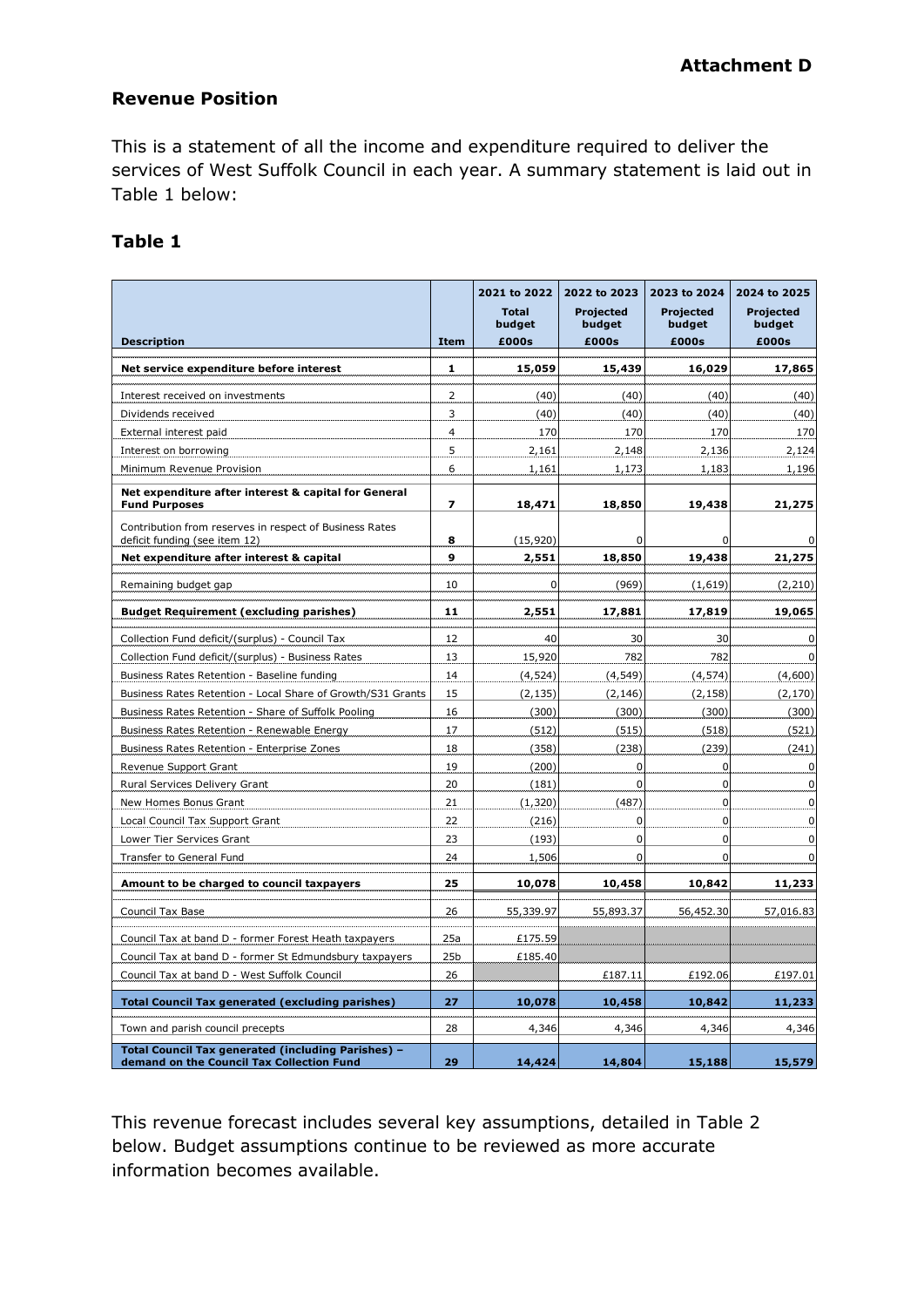# **Table 2**

| <b>MTFS</b>     |                                        |              |              |              |              |              |
|-----------------|----------------------------------------|--------------|--------------|--------------|--------------|--------------|
| ASS.            | <b>DETAILS</b>                         | 2020 to 2021 | 2021 to 2022 | 2022 to 2023 | 2023 to 2024 | 2024 to 2025 |
|                 |                                        |              |              |              |              |              |
|                 | <b>INFLATIONARY CHANGES</b>            |              |              |              |              |              |
| <b>SAL</b>      | Salaries Increase                      | 2.75%        | 2.0%         | 2.0%         | 2.0%         | 2.0%         |
| <b>INC</b>      | <b>Incremental Progression</b>         | £240.000     | £240.000     | £240.000     | £240.000     | £240.000     |
| <b>ERS</b>      | <b>Employers Pension Contribution</b>  | 32.30%       | 32.30%       | 32.30%       | 32.30%       | 32.30%       |
|                 | Pension Take-Up Assumption             | 96.54%       | 97.00%       | 97.00%       | 97.00%       | 97.00%       |
| <b>VAC</b>      | <b>Vacancy Savings</b>                 | 2.5%         | 2.5%         | 2.5%         | 2.5%         | 2.5%         |
| GEN             | <b>General Inflation</b>               | 0.0%         | 0.0%         | 0.0%         | 0.0%         | 0.0%         |
| ICT             | <b>ICT Inflation</b>                   | 3.0%         | 3.0%         | 3.0%         | 3.0%         | 3.0%         |
| BR1             | Business Rates Inflation - CPI at Sept | 2.3%         | 0.00%        | 0.55%        | 0.55%        | 0.55%        |
| BR <sub>2</sub> | Business Rates Inflation - 0%          | 0.0%         | 0.0%         | 0.0%         | 0.0%         | 0.0%         |
| <b>FEES</b>     | Fees & Charges                         | 2.0%         | 2.0%         | 2.0%         | 2.0%         | 2.0%         |
| UTIL            | Utilities                              | 5.0%         | 5.0%         | 5.0%         | 5.0%         | 5.0%         |
| <b>ELEC</b>     | Electricity                            | 5.0%         | 7.5%         | 7.5%         | 7.5%         | 7.5%         |
| <b>FUEL</b>     | Transport - Fuel                       | 5.0%         | 5.0%         | 5.0%         | 5.0%         | 5.0%         |
| <b>INS</b>      | <b>Insurance Premium Increases</b>     | 2.7%         | 8.3%         | 8.3%         | 8.3%         | 8.3%         |
| ZERO            | Zero Inflation                         | 0.0%         | 0.0%         | 0.0%         | 0.0%         | 0.0%         |
|                 |                                        |              |              |              |              |              |
|                 | <b>INTEREST ON INVESTMENTS</b>         | (131,000)    | (45,000)     | (45,000)     | (45,000)     | (45,000)     |
|                 | Projected average interest rate        | 0.65%        | 0.25%        | 0.25%        | 0.25%        | 0.25%        |
|                 | Borrowing Rate (per KPI)               |              | 2.81%        | 2.81%        | 2.81%        | 2.81%        |
|                 |                                        |              |              |              |              |              |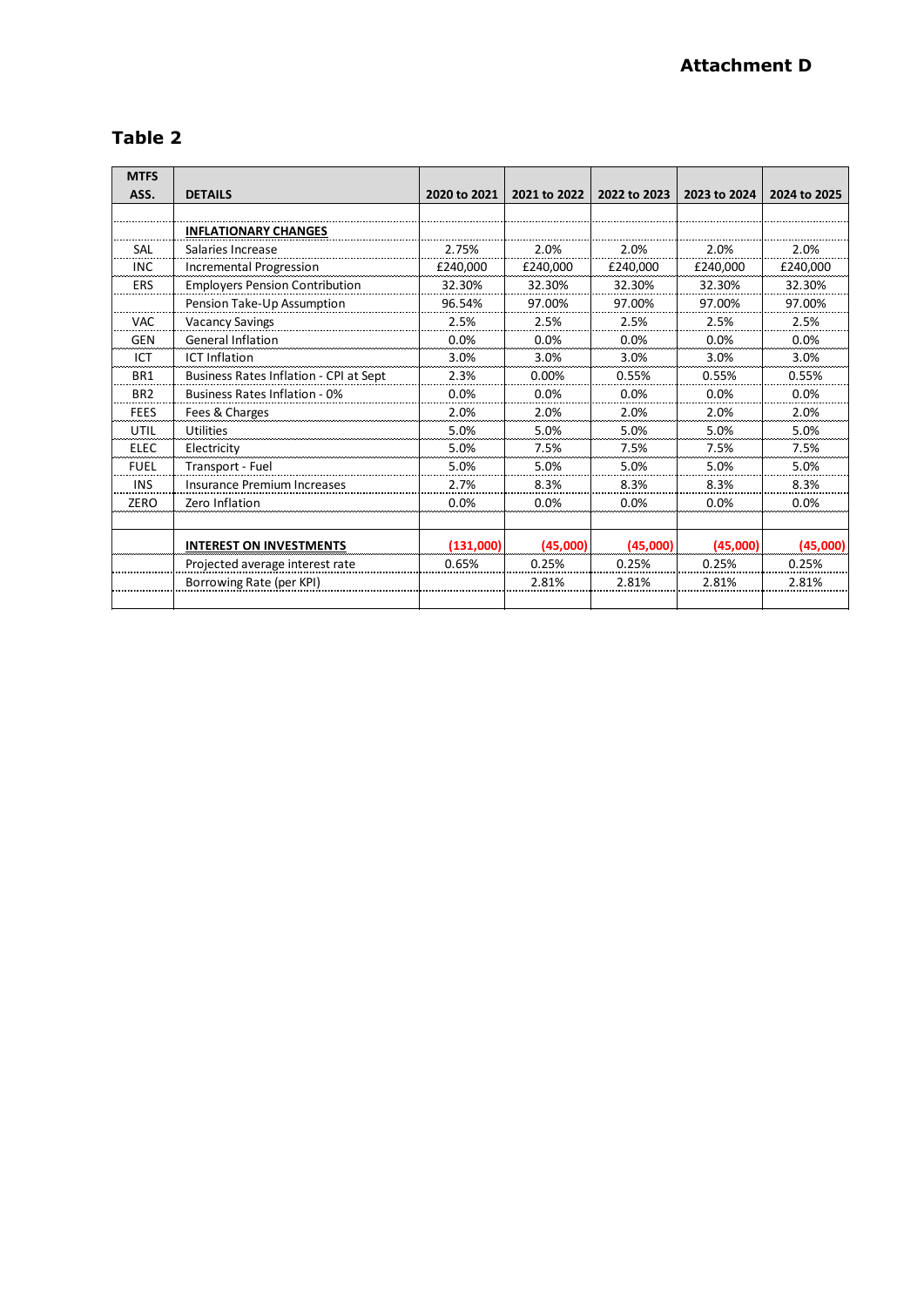# **Capital Position**

The Capital Programme is a statement of planned investment in the creation, purchase or improvement of West Suffolk Council's assets and how this investment will be funded.

There is significant investment planned within this medium term financial projection to support the key strategic priorities and the six key themes.

The Capital Strategy (Attachment F) sets out West Suffolk Council's approach to the allocation of capital resources and how future investment is evaluated and assessed and how it will be funded.

The planned capital expenditure and the source of funding out to 2024 to 2025 is laid out in the table below:

|                                                  | 2021 to<br>2022<br>millions | 2022 to<br>2023 | 2023 to<br>2024<br>$millions $ millions | 2024 to<br>2025<br>millions | <b>Total</b><br>millions |
|--------------------------------------------------|-----------------------------|-----------------|-----------------------------------------|-----------------------------|--------------------------|
| <b>Gross capital</b><br>expenditure              | £46.99                      | £63.22          | £57.22                                  |                             | £9.24 £176.67            |
| <b>Funded by:</b><br>Grants and<br>contributions | £3.97                       | £1.00           | £1.00                                   | £1.00                       | £8.57                    |
| Earmarked<br>revenue reserves                    | £2.31                       | £1.49           | £1.18                                   | £0.84                       | £5.82                    |
| Capital receipts<br>reserve                      | £2.03                       | £1.48           | £0.00                                   | £0.00                       | £3.51                    |
| External borrowing                               | £38.68                      | £59.25          | £55.04                                  | £7.40                       | £158.77                  |
| Total                                            | £46.99                      | £63.22          | £57.22                                  |                             | £9.24 £176.67            |

# **Table 3**

The revenue forecast in Table 1 includes the cost of servicing the planned external borrowing included in Table 3.

Capital receipts are generated through the sale of assets. This income can only be used for future capital expenditure (with one exception – see Attachment G – Flexible Capital Receipts Strategy).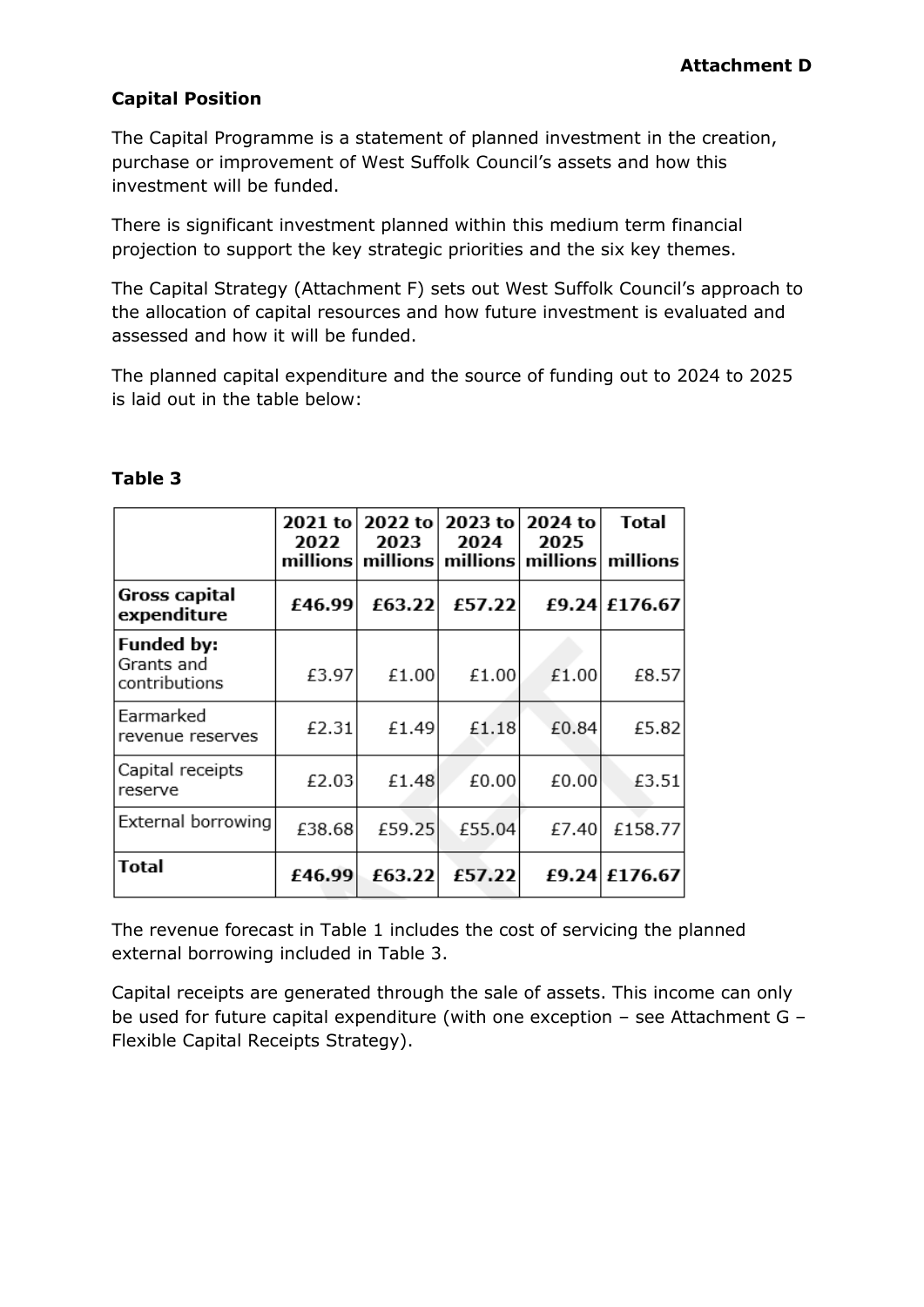#### **Reserves Position**

West Suffolk is required to maintain adequate financial reserves to meet the needs of the authority. The reserves that are held are classified as either working balances (known as the general fund balance) or as specific reserves which are defined with a particular purpose (known as earmarked reserves).

The general fund balance is held as a contingency to meet the cost of unexpected expenditure or events during the year. The West Suffolk policy is to hold a balance of £5 million at all times. This equates to 39 per cent of annual net expenditure.

Earmarked reserves are set aside to meet a known or predicted future expenditure. The planned movement in the balances of these reserves is laid out in the table below:

|                                                    | 2020 to  | 2021 to  | 2022 to  | 2023 to  | 2024 to  |
|----------------------------------------------------|----------|----------|----------|----------|----------|
|                                                    | 2021     | 2022     | 2023     | 2024     | 2025     |
|                                                    | millions | millions | millions | millions | millions |
| Earmarked<br>Reserves<br>Closing<br><b>Balance</b> | £48.0    | £31.1    | £31.1    | £31.5    | £33.3    |

# **Table 4**

The revenue position in Table 1 includes prudent budget provisions for the replacement of key service delivery assets. The full schedule showing all the earmarked reserves and the annual forecast movements is in Attachment D Appendix 3.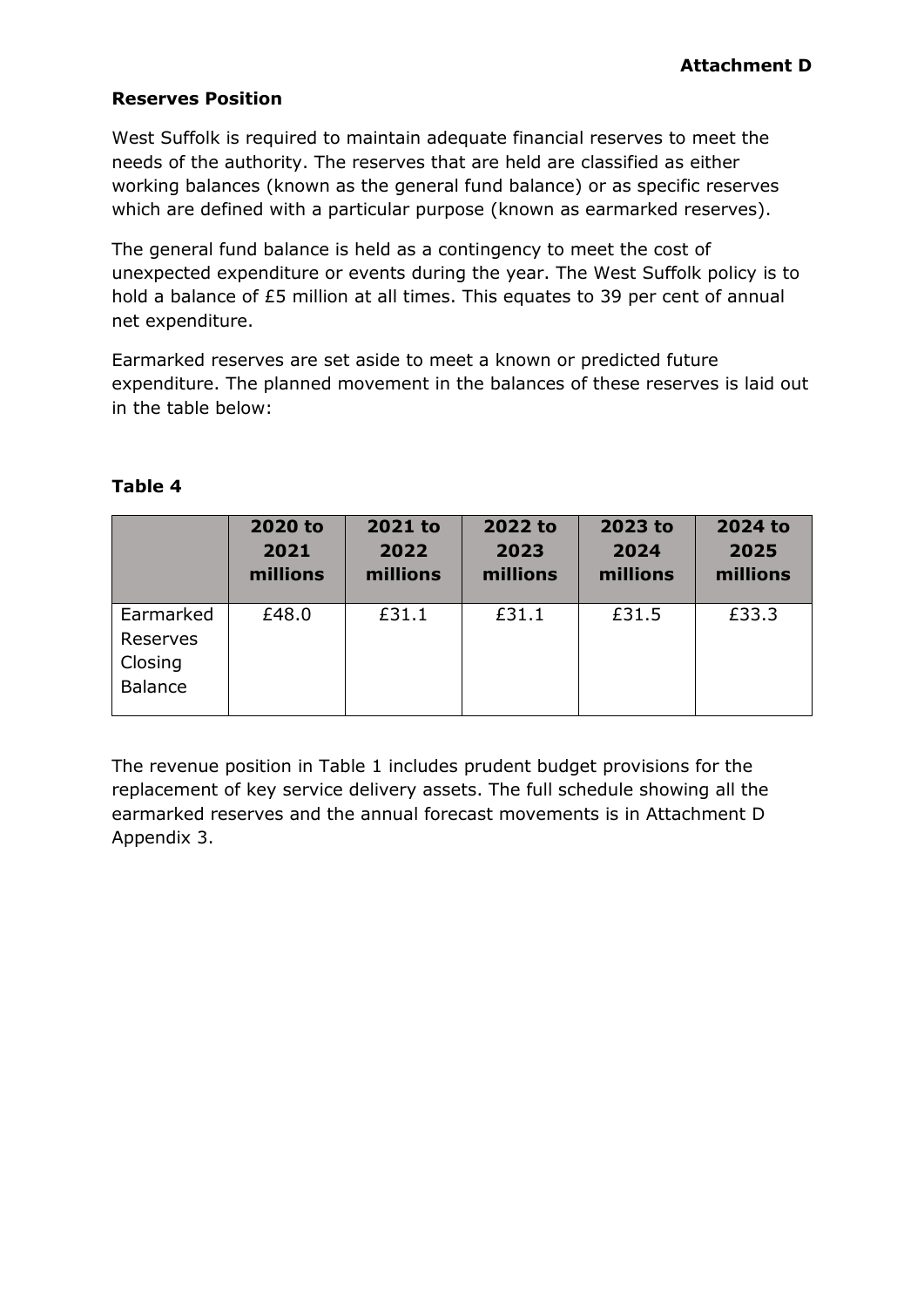# **Glossary of terms**

# **Actuarial valuation**

An independent report of the financial position of the Pension Fund that is carried out by an actuary every three years. Reviews the Pension Fund assets and liabilities as at the date of the valuation and the results of which, including recommended employer's contribution rates, the Actuary reports to the Council.

# **Baseline funding level**

The amount of a local authority's start-up funding allocation which is provided through the local share of the estimated business rates aggregate (England) at the outset of the scheme as forecast by the Government. It forms the baseline against which tariffs and top-ups will be calculated.

# **Budget Requirement**

The Council's revenue budget on general fund services after deducting funding streams such as fees and charges and any funding from reserves. (Excluding Council Tax, Revenue Support Grant, New Homes Bonus and Business Rates).

# **Business rate retention scheme**

The Business Rates Retention Scheme introduced by Government from April 2013 is intended to provide incentives for local authorities to drive economic growth, as the authorities will be able to retain a share of the growth that is generated in business rates revenue in their areas, as opposed to the previous system where all business rates revenues are held centrally.

Under the scheme local authorities were also allowed to form pools for the purposes of business rates retention. West Suffolk along with the other Suffolk Authorities and the County Council have been designated as a Suffolk pool from April 2013.

In 2018 the Government announced the new 100% business rate pilot schemes, the Suffolk authorities were successful in being one of those pilots during 2018 to 2019.

In September 2019 the Government announced that the planned 75 per cent business rates retention scheme and re-baselining as part of the fairer funding review will be postponed until April 2021.

# **Capital expenditure**

Spending on assets that have a lasting value, for example, land, buildings and large items of equipment such as vehicles. Can also be indirect expenditure in the form of grants to other persons or bodies.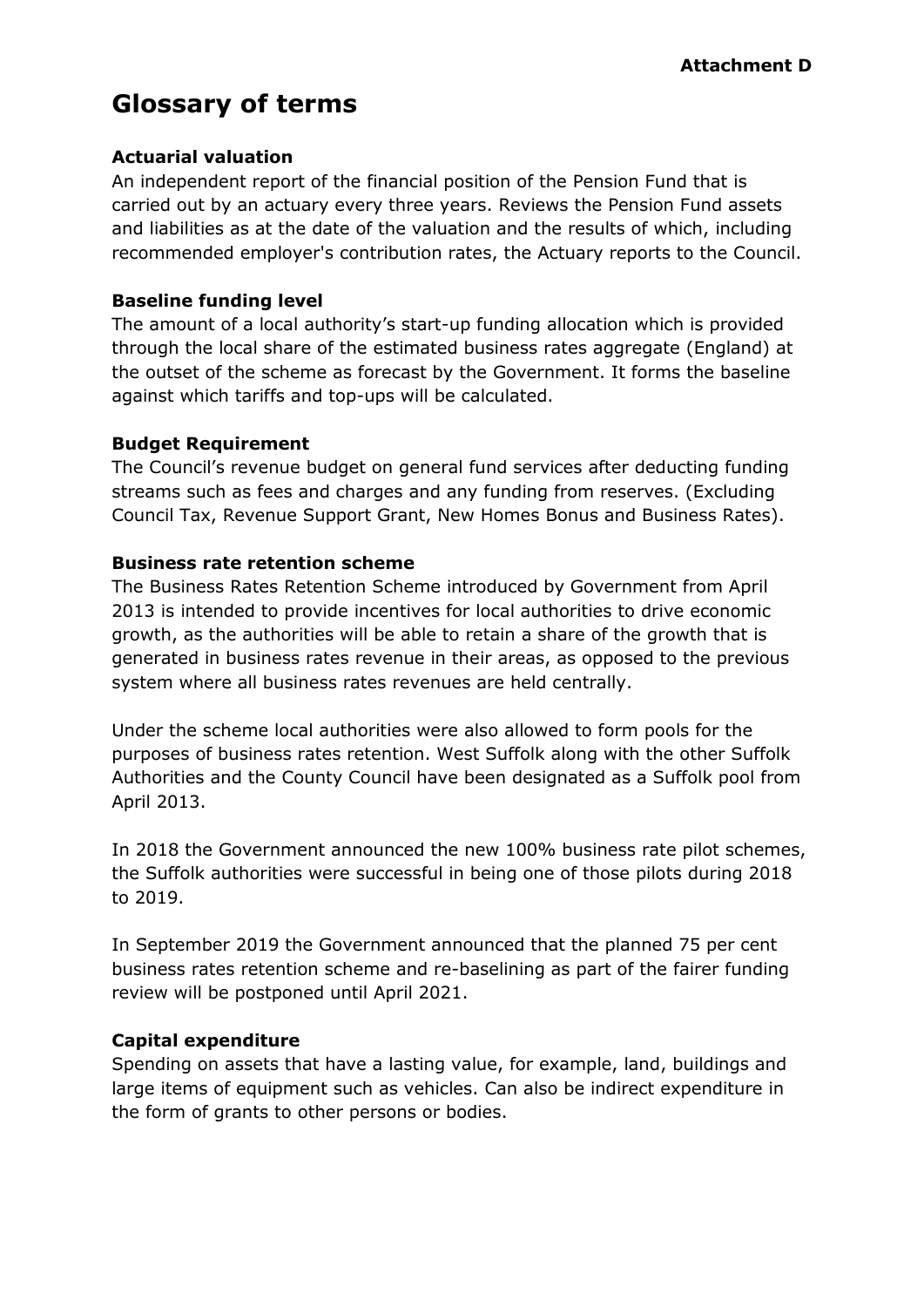# **Capital Programme**

Councils plan of future spending on capital projects such as buying land, buildings, vehicles and equipment.

# **Capital Receipts**

The proceeds from the disposal of land or other assets. Capital receipts can be used to finance new capital expenditure but cannot be used to finance revenue expenditure.

# **CIPFA**

Chartered Institute of Public Finance and Accountancy. One of the UK accountancy institutes. Uniquely, CIPFA specialise in the public sector. Consequently, CIPFA holds the responsibility for setting accounting standards for local government.

# **Collection fund**

A statutory account maintained by the council recording the amounts collected from council tax and business rates and from which it pays the precept to the major precepting authorities.

# **Collection Fund surplus (or deficit)**

If the council collects more or less than it expected at the start of the financial year, the surplus or deficit is shared with the major precepting authorities - Suffolk County Council and Suffolk Police Authority.

#### **Contingency**

Money set-aside centrally in the council's base budget to meet the cost of unforeseen items of expenditure, such as higher than expected inflation or new responsibilities.

#### **Council Tax Base**

The Council Tax base for a council is used in the calculation of council tax and is equal to the number of Band D equivalent properties. To work this out, the council counts the number of properties in each band and works what this equates to in terms of Band D equivalent properties. The band proportions are expressed in ninths and are specified in the Local Government Finance Act 1992.

# **Fairer Funding Review**

Central government funding for local authorities is currently based on an assessment of its relative needs and resources. The overarching methodology that determines how much funding each authority receives each year was introduced over ten years ago and has not been updated since funding baselines were set at the start of the 50 per cent business rates retention scheme in 2013 to 2014.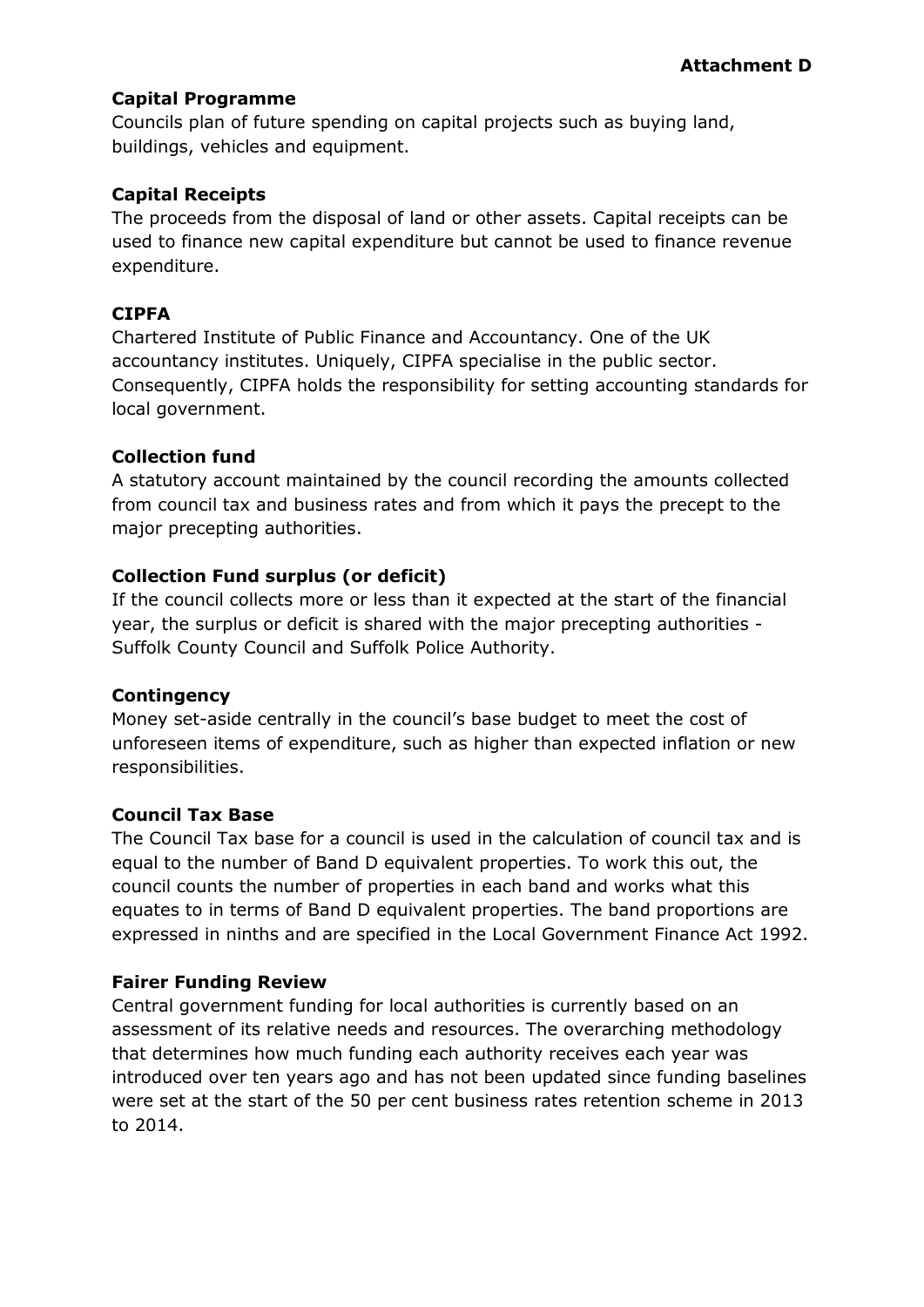The government is undertaking a 'Fair Funding Review'. This is aimed at designing a new system for allocating funding between councils, the review will:

- set new baseline funding allocations for local authorities,
- deliver an up-to-date assessment of the relative needs of local authorities,
- examine the relative resources of local authorities,
- focus initially on the services currently funded through the local government finance settlement, and

• be developed through close collaboration with local government to seek views on the right approach

The Fairer funding review is expected to come into force from April 2021.

# **General Fund Balance**

The main unallocated reserve of the council, set aside to meet any unforeseen pressures.

# **Gross Domestic Product (GDP)**

GDP is defined as the value of all goods and services produced within the overall economy.

#### **Gross expenditure**

The total cost of providing the council's services, before deducting income from Government grants, or fees and charges for services.

#### **Individual authority business rates baseline**

Derived by apportioning the billing authority business rates baseline between billing and major precepting authorities on the basis of major precepting authority shares.

#### **Local share of Business rates**

This is the percentage share of locally collected business rates that will be retained by local government. This is currently set at 50 per cent. At the outset, the local share of the estimated business rates aggregate is divided between billing authorities on the basis of their proportionate shares.

#### **Net expenditure**

Gross expenditure less services income, but before deduction of government grant.

#### **National Non Domestic Rates (NNDR)**

Also known as 'business rates', Non-Domestic Rates are collected by billing authorities such as West Suffolk Council and, up until 31 March 2013, paid into a central national pool, then redistributed to authorities according to resident population. From 2013 to 2014 local authorities will retain 50 per cent of the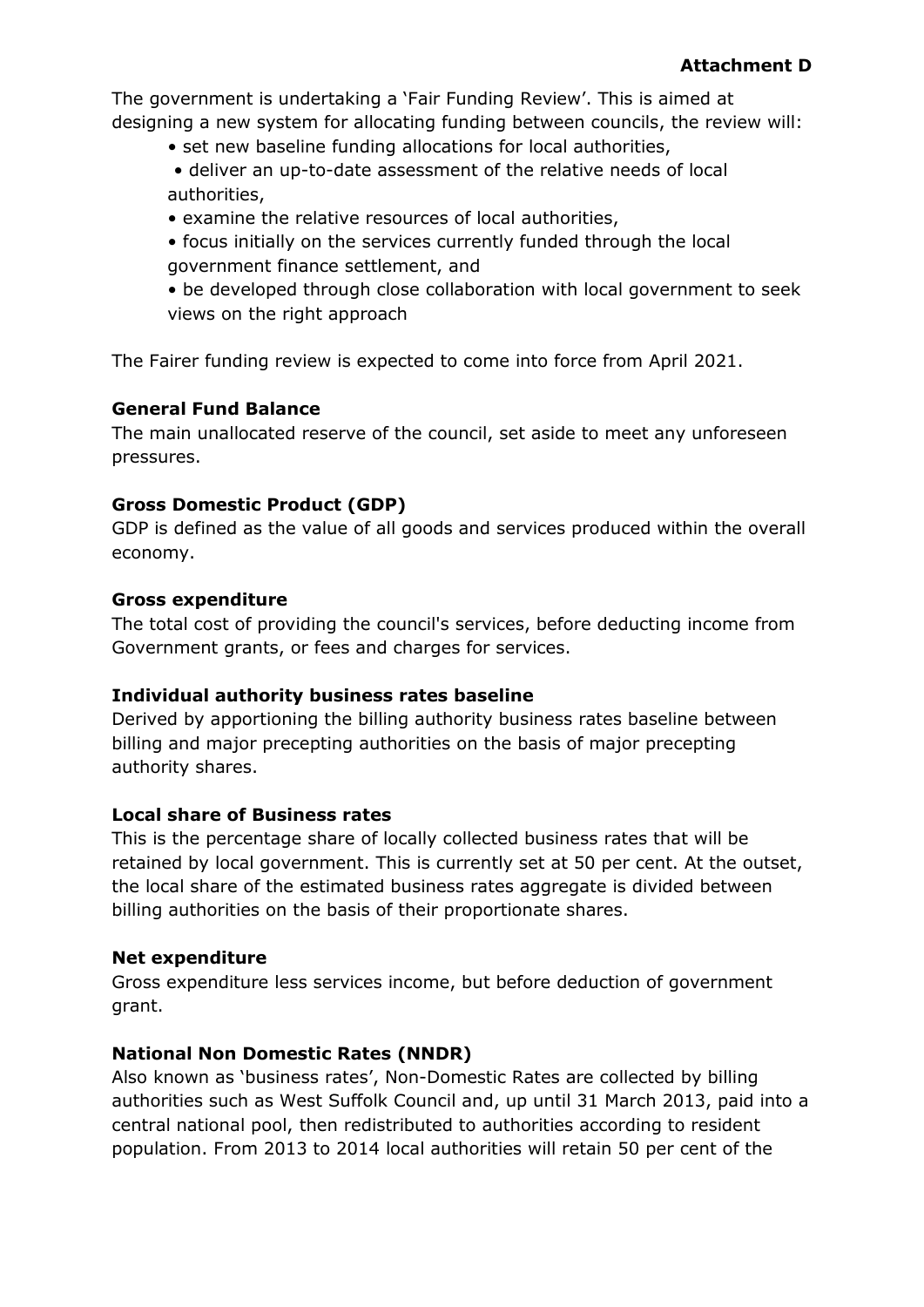value of any increase in business rates. The aim is to provide an incentive to help businesses set up and grow.

#### **New Homes Bonus**

Under this scheme councils receive a new homes bonus (NHB) per property for the first four years following completion. Payments are based on match funding the council tax raised on each property with an additional amount for affordable homes. It is paid in the form of an unringfenced grant.

#### **Precept**

The precepting authority's council tax, which billing authorities collects on behalf of the major preceptor

#### **Prudential Borrowing**

Set of rules governing local authority borrowing for funding capital projects under a professional code of practice developed by CIPFA to ensure councils' capital investment plans are affordable, prudent and sustainable.

#### **Referendum**

Power under which the Government may limit the level of council tax increase year on year. Any major precepting authority in England wanting to raise council tax by more than 2 per cent or £5 whichever is the higher amount, must consult the public in a referendum. Councils losing a referendum would have to revert to a lower increase in bills.

#### **Revenue Expenditure**

The day-to-day running expenses on services provided by the council.

#### **Revenue Support Grant (RSG)**

All authorities receive Revenue Support Grant from central government.

#### **Risk Management**

We define risk as being uncertainty of outcome, whether relating to 'positive' opportunities or 'negative' threats / hazards. Our new, positive approach to risk is based on context, proportionality, judgement and evidence-based decision making that considers risk on a case by case basis and is documented at all stages. We will be joined-up in our decisions, and will draw on one another's skills and experience to take responsibility for sound and reasonable decisions about the use of public funds, avoiding a blame culture when things go wrong. <http://westsuffolkintranet/howto/risk-management.cfm>

#### **Section 151 officer (or Chief Financial Officer)**

Legally Councils must appoint under section 151 of the Local Government Act 1972 a named chief finance officer to give them financial advice, for West Suffolk Council this role is held by the post holder of Assistant Director (Resources and Performance).